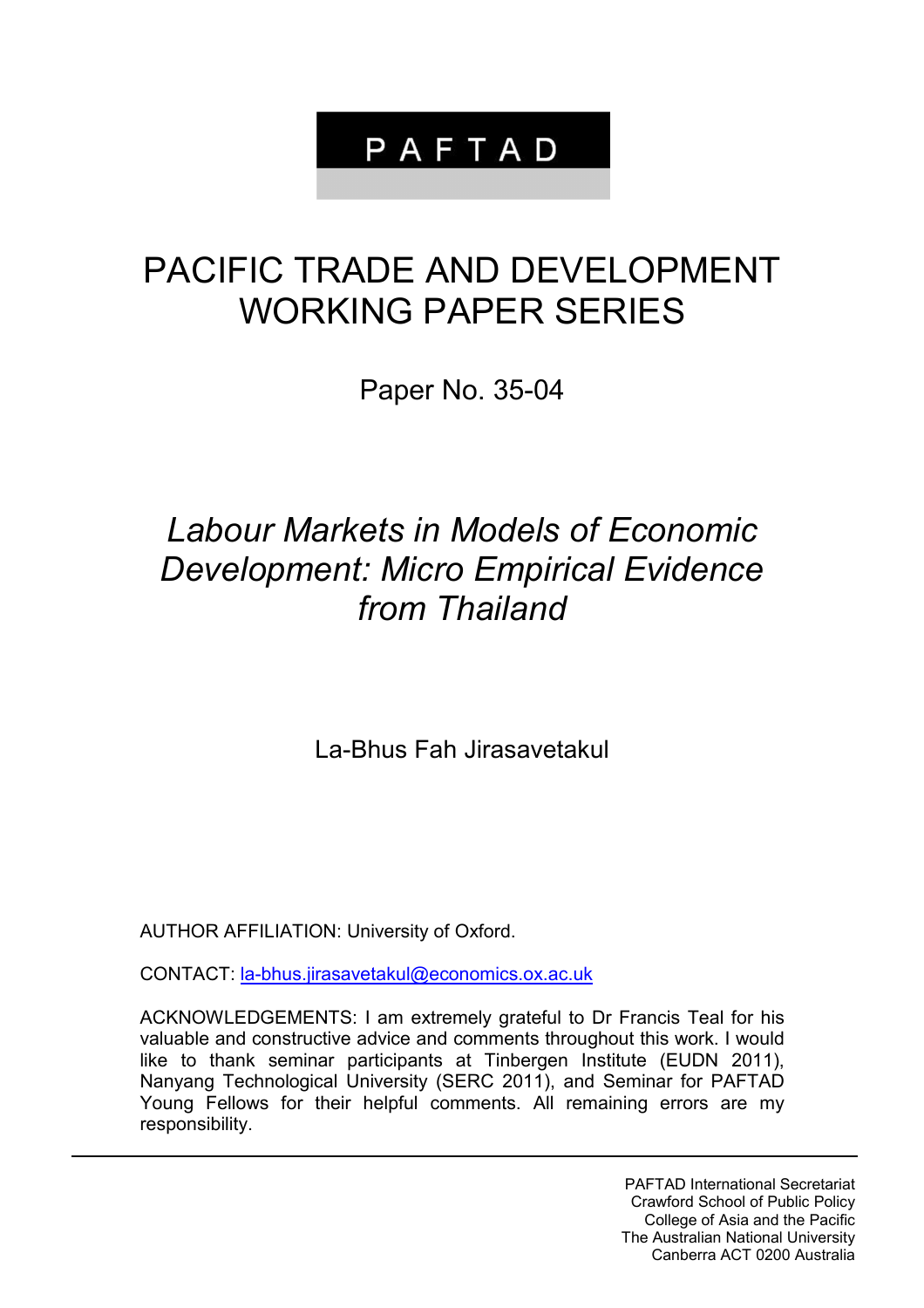### Labour Markets in Models of Economic Development: Micro Empirical Evidence from Thailand

La-Bhus Fah Jirasavetakul<sup>∗</sup> Department of Economics University of Oxford

15 June 2011

#### Abstract

This paper examines the major sources of economic growth during the industrialisation process in Thailand as an example of small open developing economies. Given the underlying labour market implications of the two distinct macroeconomic growth models, namely the Solow growth model with total factor productivity-driven growth and the Lewis model of structural change, the sectoral earnings model is used as a test based on the micro-level data from the national Labour Force Surveys during the period 1985-2000. Firstly, the paper provides a framework that links the macroeconomic evidence to the labour market outcome in order that the available micro-level data can be used to assess the relevance of these macroeconomic growth models to the economy. Secondly, whilst the paper principally attempts to identify the effects of the sectoral total factor productivity on the economy, the relative importance of human capital accumulation as well as the roles of sectoral shifts is taken into account. To do so, the sectoral earnings model allows for the endogeneity of education and the individual sectoral choice optimisation process, and identifies the within-sector technological progress by the exogenous growth in sectoral earnings. The empirical results confirm the importance of human capital accumulation as well as the underlying technological progress within the agricultural and the service sectors as major sources of economic growth in Thailand during the high growth period. With controls for human capital and sectoral reallocation in place, the paper finds that the sectoral earnings unequally rose over time across sectors, and surprisingly declined for the manufacturing sector.

#### Keywords: Thai Economy; Sectoral Earnings; Returns to Human Capital; Labour Reallocation; Occupational Choice; Technological Progress

JEL Classification Numbers: J3, J6, I2, O1, O3, O4

<sup>∗</sup> c 2011. University of Oxford. Email: la-bhus.jirasavetakul@economics.ox.ac.uk. I am extremely grateful to Dr Francis Teal for his valuable and constructive advice and comments throughout this work. I would like to thank seminar participants at Tinbergen Institute (EUDN 2011) and Nanyang Technological University (SERC 2011) for their helpful comments. All remaining errors are my responsibility.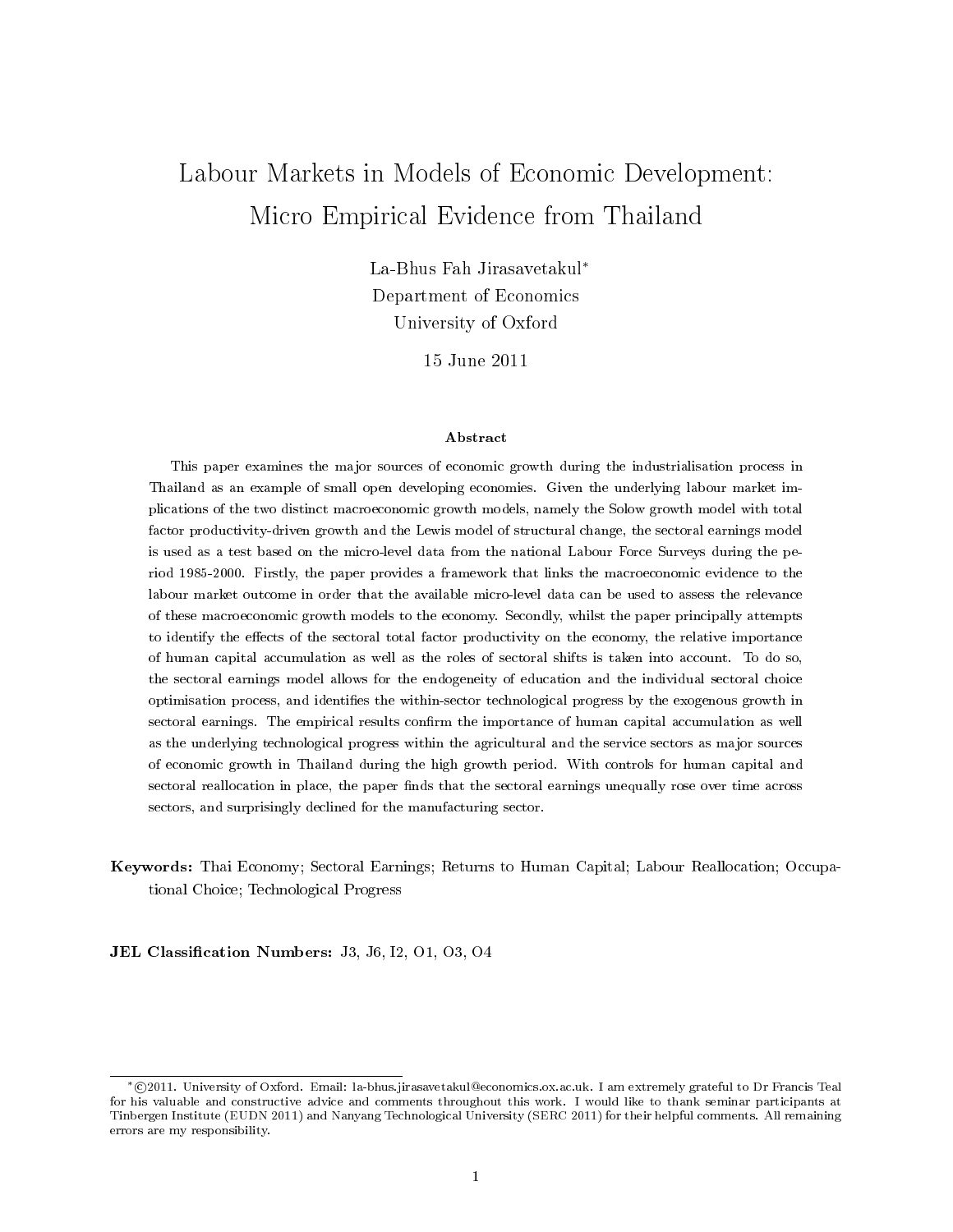#### 1 Introduction

During the 1980s and 1990s, Thailand provided an important instance of rapid economic progress in comparison with other developing economies within the region and beyond (Figure 1 on page 2). Thai Gross Domestic Product (GDP) per capita increased by a remarkable 6.49 per cent per annum over one and a half decades ending in 1996. Meanwhile, China's per capita income grew at 9.11 per cent annually, which drove the average growth rate for the East Asia and Pacific region to 7.05 per cent. Over the same period, the GDP per capita of Sub-Saharan Africa scarcely changed, while the growth of South Asia was 3.17 per cent per annum.



Figure 1: GDP per capita

The question posed in this study is how Thailand achieved such rapid economic growth over nearly two decades. While the common starting point for modern economic growth theory is the neoclassical Solow growth model (1956), the literature on developing economies mostly follows a framework of the dual economy models pioneered by Lewis (1954) and Ranis and Fei (1961), in which the different production functions are assigned to two sectors, namely the traditional and the modern sectors. In these dual economy models, production and employment move towards the modern sectors, thus spelling out the pattern of economic development. With the crucial assumptions of zero exogenous technological progress in the traditional sector and within-sector labour-experience complementarity, the literature on the Thai economy similarly concludes that the process of industrialisation in Thailand was due to the transitions of production and the workforce towards the advanced sector (Jeong and Townsend (2007); Jeong and Kim (2007)). Nonetheless, the restrictive presumptions resting on the Lewis dual economy strictly rule out the importance of sectoral technological progress formerly developed in the neoclassical Solow growth model. Additionally, to the author's knowledge, there have been only a few empirical studies of the impact of human capital accumulation on economic growth in Thailand.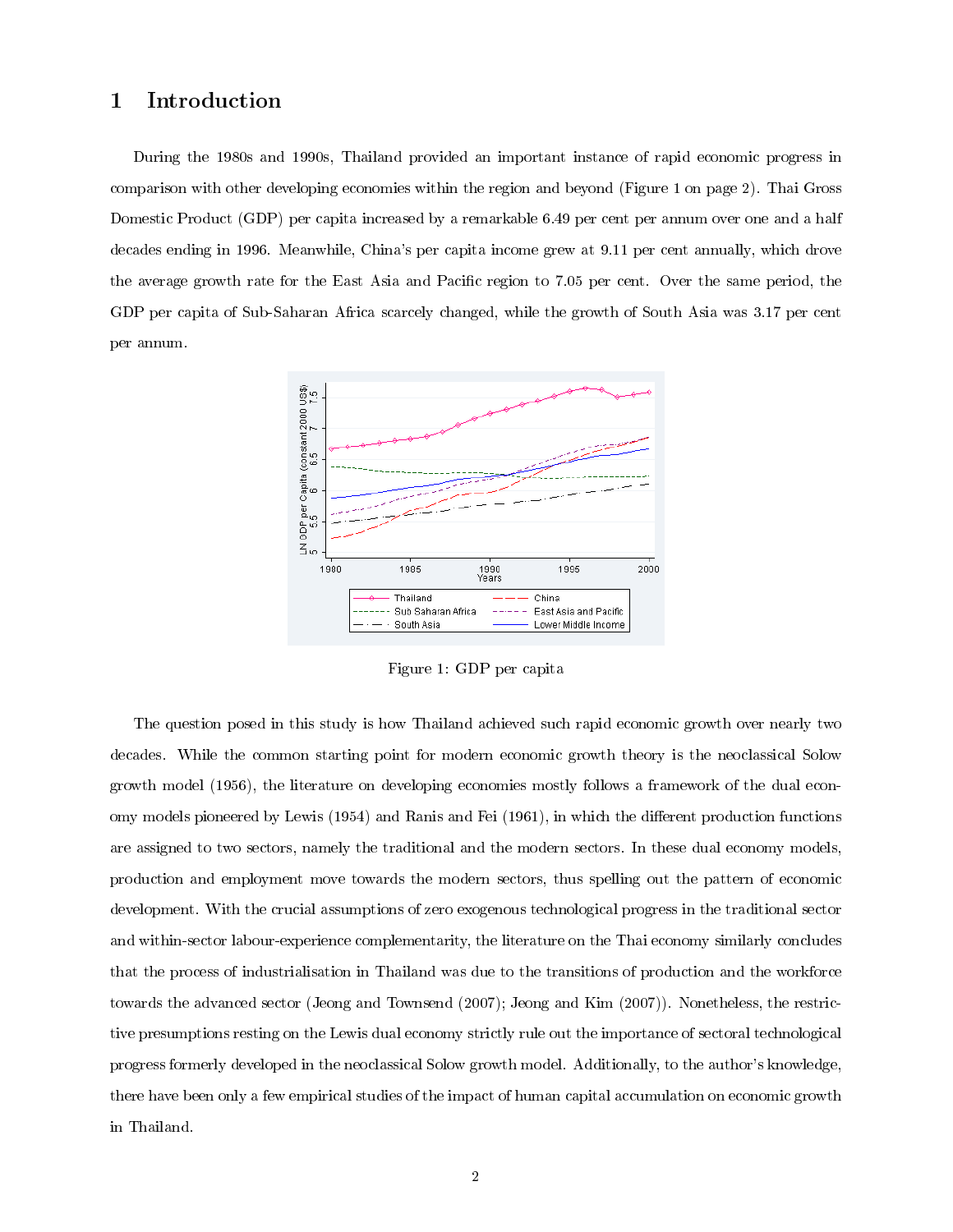This paper attempts to assess the importance of within-sector total factor productivity (TFP) and human capital accumulation, as well as focusing the attention on the potential relevance of the human capitalaugmented Solow growth model to Thai economic development as an example of small open developing economies. Using the micro-level data from the national Labour Force Surveys during the year 1985-2000, the paper seeks to compare the labour market implications of these two above-mentioned distinct growth models, namely the Solow growth model with TFP driven growth and the Lewis model of structural change. The paper tests the assumptions of the reviewed literature that technological progress was confined to the modern sector and thus Thailand's development process was facilitated through transition of the workforce, as well as providing a framework that links these macroeconomic outturns to the labour market data. In particular, the proposed framework allows investigation of earnings determinations across three sectors, namely agriculture, manufacturing, and services. This investigation is carried out by looking at the roles of occupational sorting within the selection mechanism and the potential importance of human capital allowing for endogeneity and selection process into these sectors. This process is broken into three stages. Firstly, the model of sectoral earnings is derived from the human capital-augmented sectoral production function. This basic model of the labour market provides the insights about the mechanism and sources of economic growth, which are human capital and technological progress. In this model, the sectoral returns to education allude to the signicance of human capital accumulation in the economy, while the exogenous growth in sectoral earnings over time identifies the within-sector technological progress. Secondly, the sectoral earnings model allows for the endogeneity of human capital and the sectoral selection process. Thirdly, as the paper proposes to test the importance to the Thai growth process of within-sector technological progress and human capital accumulation against the explanation of labour force reallocation, the roles of sectoral shifts are also investigated through the selection mechanism.

With the controls for sectoral selection and human capital, the connections between the labour market outcome and the macroeconomic evidence enable the sectoral technological progress to be identied as the exogenous over-time rise in sectoral earnings. We empirically test whether the rise in sectoral earnings in the Thai labour market markedly supports the Solow single-sector model as a determinant of economic growth or whether the rise was in fact the result of an increase in human capital and sectoral selection. The empirical results confirm the importance of human capital accumulation as well as the underlying technological progress within the agricultural and the service sectors as major sources of economic growth in Thailand during the high growth period. These results contradict the dual economy model that labour reallocation towards the advanced manufacturing sector contributes to economic growth.

The paper proceeds as follows. Section 2 briefly reviews the two economic growth models in question, which rest on different assumptions about labour markets and thus result in different labour market outcomes. Section 3 presents the nature and the descriptive statistics of the national Labour Force Survey, which are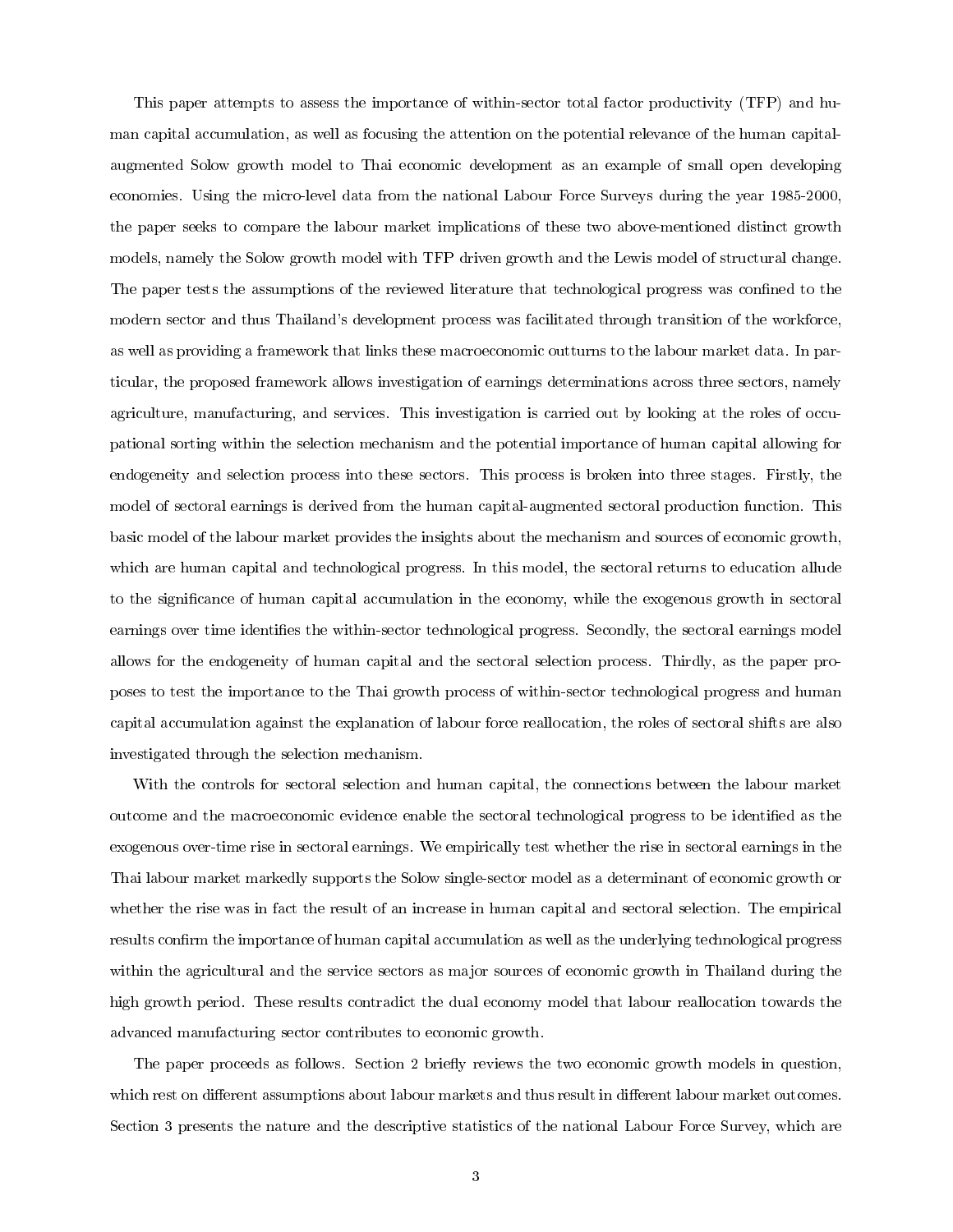used for the empirical tests. Section 4 fleshes out the model of microeconomic determinants of income, which is linked with the macroeconomic growth models. This section also outlines the empirical model incorporating corrections to the possible econometric estimation problems. Section 5 tests the sectoral earnings model and interprets the results. Section 6 offers concluding remarks.

#### 2 Solow and Lewis: Their Labour Market Implications

The paper considers two of the most important models of economic growth focusing on the different assumptions they make about labour markets. First of these is the neoclassical Solow growth model (1956) and its extension to a human capital-augmented feature by Mankiw et al. (1992) and Hall and Jones (1999). In these Solow-type models, the fundamental neoclassical assumptions regarding the production function, together with the assured specification on the form of technological progress, imply in the long run a constant level of capital per effective unit of labour, and hence, the system eventually achieves a state of balance growth in terms of per-effective unit of worker output, capital, and consumption. The most prominent feature of the dynamic Solow-type growth models is that the exogenous technological progress determines the long-run steady state of per-effective unit of worker output. In contrast, the savings rate, the rate of population growth, and human capital accumulation only have effects on the equilibrium level of income per effective unit of worker. Despite the Solow-type models being silent concerning the labour market, the assumption of a fully employed labour force implicitly points to a single competitive labour market, in which real wages equal the marginal productivities of workers. In this context of a competitive environment, capital per effective unit of labour, output per effective unit of labour, and thus, real wages grow constantly at a given positive rate of technological progress. A multiple-sector economy with an integrated labour market can also be viewed as a single-economy Solow-type comprising various firms, of which the marginal productivity of labour equalisation holds. The labour force is freely mobile and wage differentials are therefore instantaneously eliminated through competition. The equalised sectoral wages grow uniformly at the same rate as technological progress. The fundamental source of economic growth remains the same; the sectoral underlying technological changes.

An alternative to the single-economy Solow growth model is that of Lewis (1954), which consists of two sectors; the subsistence agricultural sector and the competitive modern sector. The competitive modern sector, which is often referred to as the manufacturing sector, behaves as do the Solow-type firms. On the other hand, the marginal productivity of labour in the traditional agricultural sector is much lower than real wages paid and possibly equals to zero. Reallocating the labour force from the traditional sector to the modern manufacturing sector increases the modern sector's productivity without losses in agricultural productivity. This so-called unlimited supply of labour will end at the point where the marginal productivity of labour in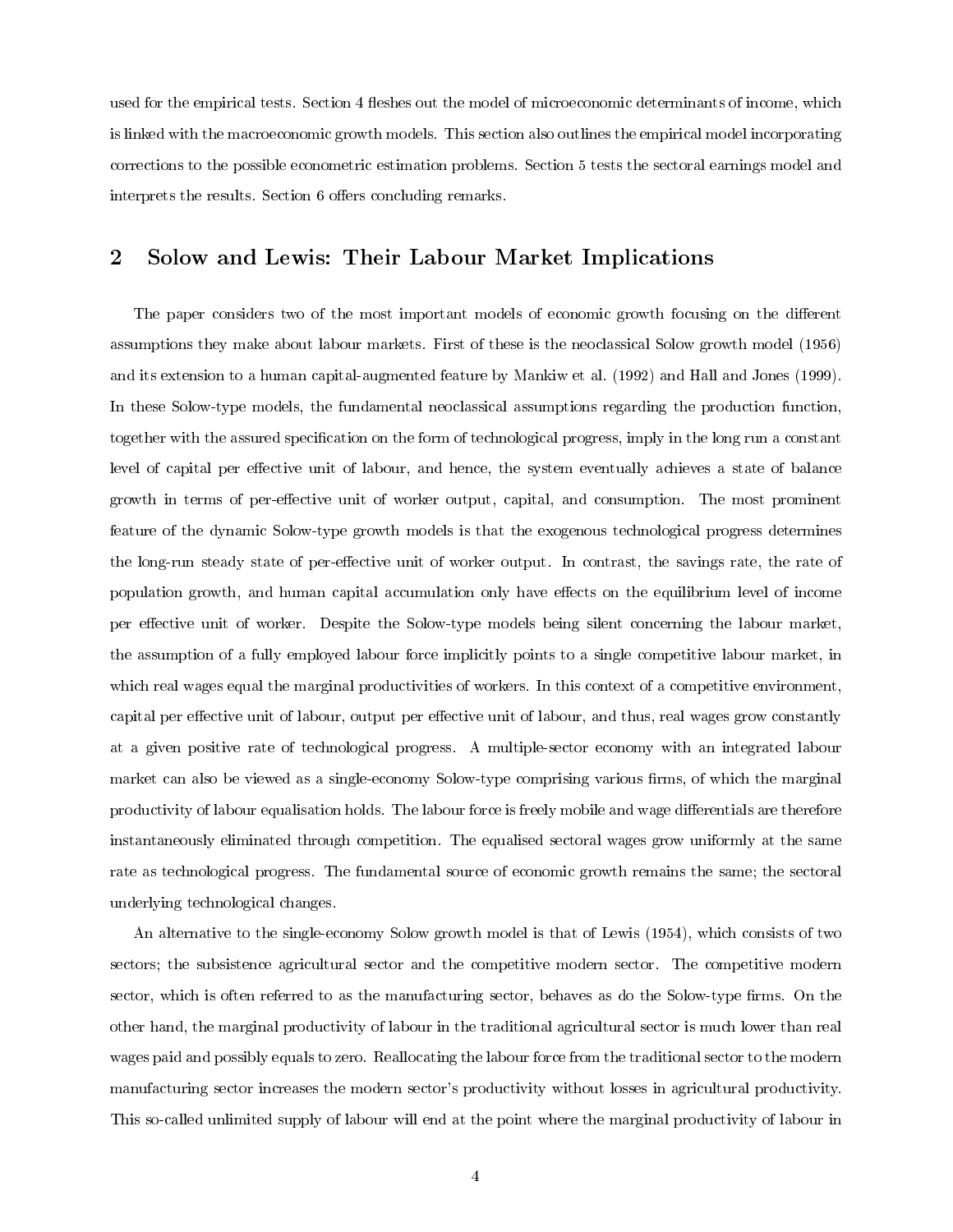agriculture becomes positive (Ranis and Fei, 1961). The cost of further withdrawal of the agricultural labour force eventually equals to and increases with the sectoral marginal productivity of labour. When wages are set to marginal productivities of labour in all sectors, the effects of sectoral technological changes become more crucial. The difference in rates of technological progress results in the continual marginal productivity of labour differentials, and thus, real wages growth differences across sectors. It is possible that this can sustain the dual economy until the economy becomes specialised in the sector with higher technological progress, unless the economy is closed and the two sectors produce non-substitutes.

The two major macroeconomic growth models, which differ in the underlying labour market process, entail different influential sources of economic growth. Technological progress is the only factor driving the rate of income per capita growth in the Solow-type model, while the transition of the labour force towards the advanced sector accelerates the growth in income per capital in those of the Lewis type. The link between the macroeconomic evidence and the labour market implication yields an alternative way of testing the economic growth models through the microeconomic foundation and the use of the available micro-level data. This requires investigating the determinants of sectoral earnings, in which the relative importance of the sectoral exogenous technological progress can be identified by the exogenous growth in sectoral earnings, controlling for human capital and sectoral selection.

#### 3 Data Source and Descriptive Statistics

#### 3.1 The Thai Labour Force Surveys (LFS)

The data used in the empirical testing section come from the national cross-section Labour Force Surveys from the years 1985 to 2000 (NSO). The sample for each survey was drawn randomly from different households throughout the country using cluster random sampling stratified by geographic regions and provinces. The sample households accounted for around 0.5 per cent of the total population. The surveys contain a rich dataset at the micro-level, useful for an estimation of the sectoral earnings model. Survey questions include detailed information on employment and unemployment, such as labour force status, occupation, industry, hours worked, and earnings, as well as the characteristics of persons both in the labour force and economically inactive, for instance age, gender, relationship to household heads, marital status, migration status, and educational attainment.

### 3.2 Descriptive Statistics and their Relevance to the Two Economic Growth Models

The descriptive statistics illustrate many interesting characteristics of the Thai labour market, including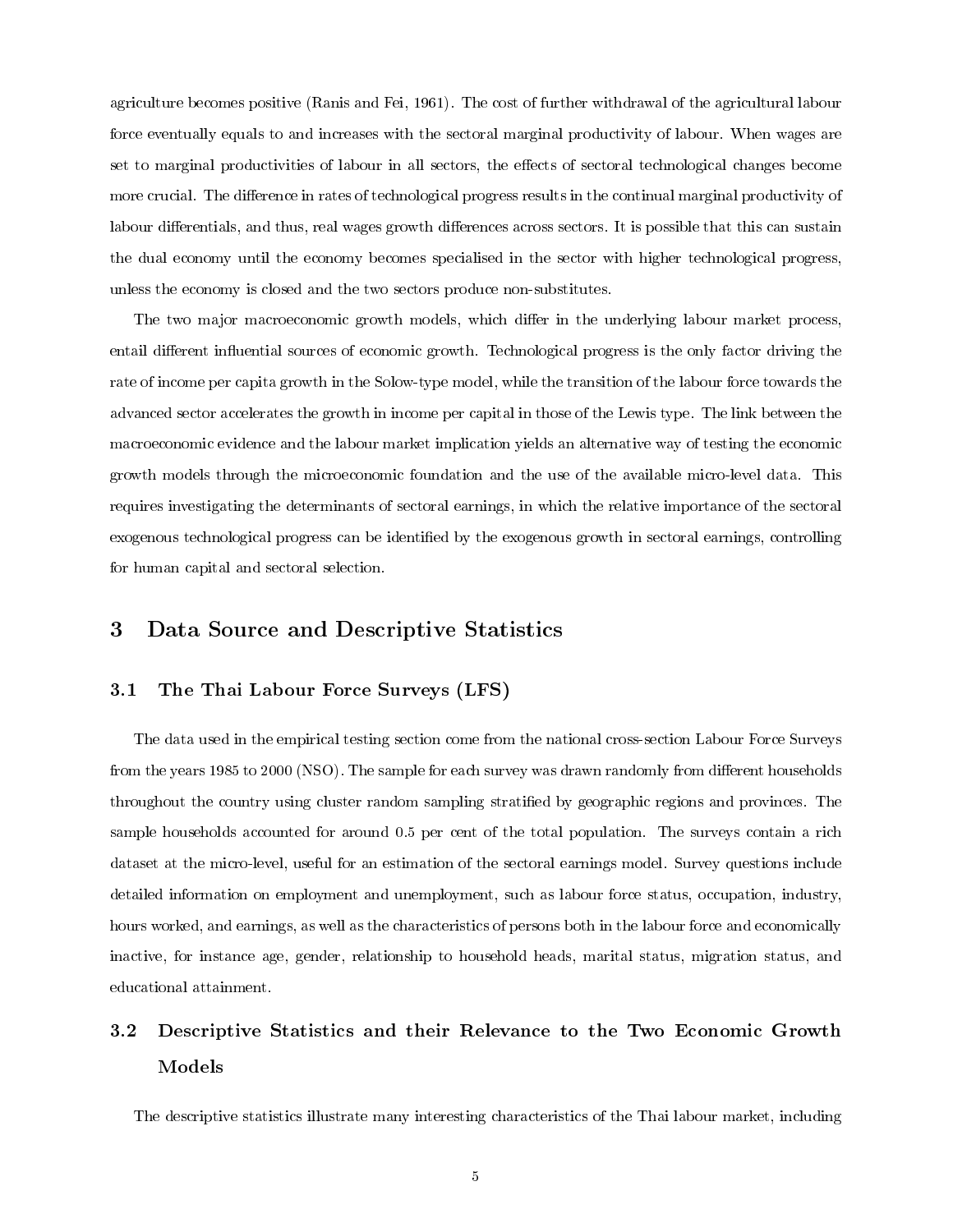the high labour force participation and low unemployment rate (Table 2 on page 6), which coincide with a low rate of underemployment in all sectors. These show substantial labour utilisation in Thailand, even in rural areas and the agricultural sector. While the share of manufacturing employment gradually increased, the essential proportion of the working population remained in agriculture. By the end of the high growth period, the agricultural sector still considerably accounted for 44.5 per cent of the total working population and remained the largest source of employment. Considering the sectoral shares of income to total GDP (Table 1 on page 6), while the country's manufacturing production had been increasing, the service sector dominated the Thai economy since prior to the early years of the high growth period and had remained relatively stable since then.

Table 1: GDP and Sectoral Production

| Unit: Billions of Baht       |           |         |         | Year     |           |            |           |
|------------------------------|-----------|---------|---------|----------|-----------|------------|-----------|
| (at constant 1988 prices), % | 1980      | 1985    | 1989    | 1993     | 1997      | 1998       | 2000      |
| GDP                          | 913.7     | 1,191.2 | 1.749.9 | 2,470.9  | 3.072.6   | 2,749.7    | 3,008.4   |
| GDP Growth                   | $4.61\%$  | 4.65%   | 12.19%  | $8.25\%$ | $-1.37\%$ | $-10.51\%$ | 4.75%     |
| Agriculture                  | 184.5     | 227.3   | 276.5   | 289.1    | 286.8     | 282.6      | 309.9     |
| Share to GDP)                | 20.19%    | 19.08%  | 15.80%  | 11.70%   | $9.34\%$  | 10.28%     | $10.30\%$ |
| Industry                     | 275.4     | 375.9   | 633.7   | 1.001.8  | 1.329.0   | 1.156.2    | 1,334.3   |
| (Share to GDP)               | $30.14\%$ | 31.56%  | 36.21%  | 40.54%   | 43.25%    | 42.05%     | 44.35%    |
| Service                      | 453.8     | 588.0   | 839.7   | 1.180.0  | 1.456.8   | 1.310.9    | 1,364.2   |
| Share to GDP)                | 49.67%    | 49.36%  | 47.98%  | 47.76%   | 47.41%    | 47.67%     | 45.35%    |

Sources: Bank of Thailand

| Unit:                          |        |        |        | Year   |        |        |  |
|--------------------------------|--------|--------|--------|--------|--------|--------|--|
| Thousand persons, %            | 1985   | 1989   | 1993   | 1997   | 1998   | 2000   |  |
| Population                     | 50,266 | 55,240 | 58,383 | 60,472 | 61,179 | 62,389 |  |
| Age $>=13$                     | 33,993 | 38,856 | 42,909 | 46,539 | 47,206 | 48,629 |  |
| (of which were out of          | 20.20% | 17.64% | 19.53% | 22.63% | 23.69% | 24.78% |  |
| the labour force due to study) |        |        |        |        |        |        |  |
| Labour Force                   | 26,026 | 30,295 | 32,187 | 32,756 | 32,718 | 33,380 |  |
| Participation Rate             | 76.56% | 77.97% | 75.01% | 70.38% | 69.31% | 68.64% |  |
| Employment                     | 23,696 | 28,413 | 30,629 | 31,691 | 30,828 | 31,434 |  |
| (of which were underemployed)  | 2.33%  | 1.84%  | 2.62%  | 1.76%  | 3.15%  | 3.17%  |  |
| Agriculture                    | 15,113 | 17,721 | 16,257 | 14,306 | 14,385 | 13,999 |  |
| (Share to total employment)    | 63.78% | 62.37% | 53.08% | 45.14% | 46.66% | 44.53% |  |
| Manufacturing                  | 3,059  | 4,006  | 5,992  | 7,374  | 6,277  | 6,722  |  |
| (Share to total employment)    | 12.91% | 14.10% | 19.56% | 23.27% | 20.36% | 21.38% |  |
| Service                        | 5,523  | 6,687  | 8,381  | 10,010 | 10,166 | 10,713 |  |
| (Share to total employment)    | 23.31% | 23.53% | 27.36% | 31.59% | 32.98% | 34.08% |  |
| Unemployment                   | 1,252  | 1,087  | 841    | 494    | 1,355  | 1,204  |  |
| Unemployment rate              | 4.81%  | 3.59%  | 2.61%  | 1.51%  | 4.14%  | 3.61%  |  |
| Seasonal Inactive              | 1,078  | 794    | 717    | 571    | 535    | 743    |  |
| (Share to the labour force)    | 4.14%  | 2.62%  | 2.23%  | 1.74%  | 1.64%  | 2.23%  |  |

Table 2: Total Population, Labour Force, and Sectoral Employment

Sources: Author's Calculation from the Labour Force Survey (using the weight variable from the same dataset)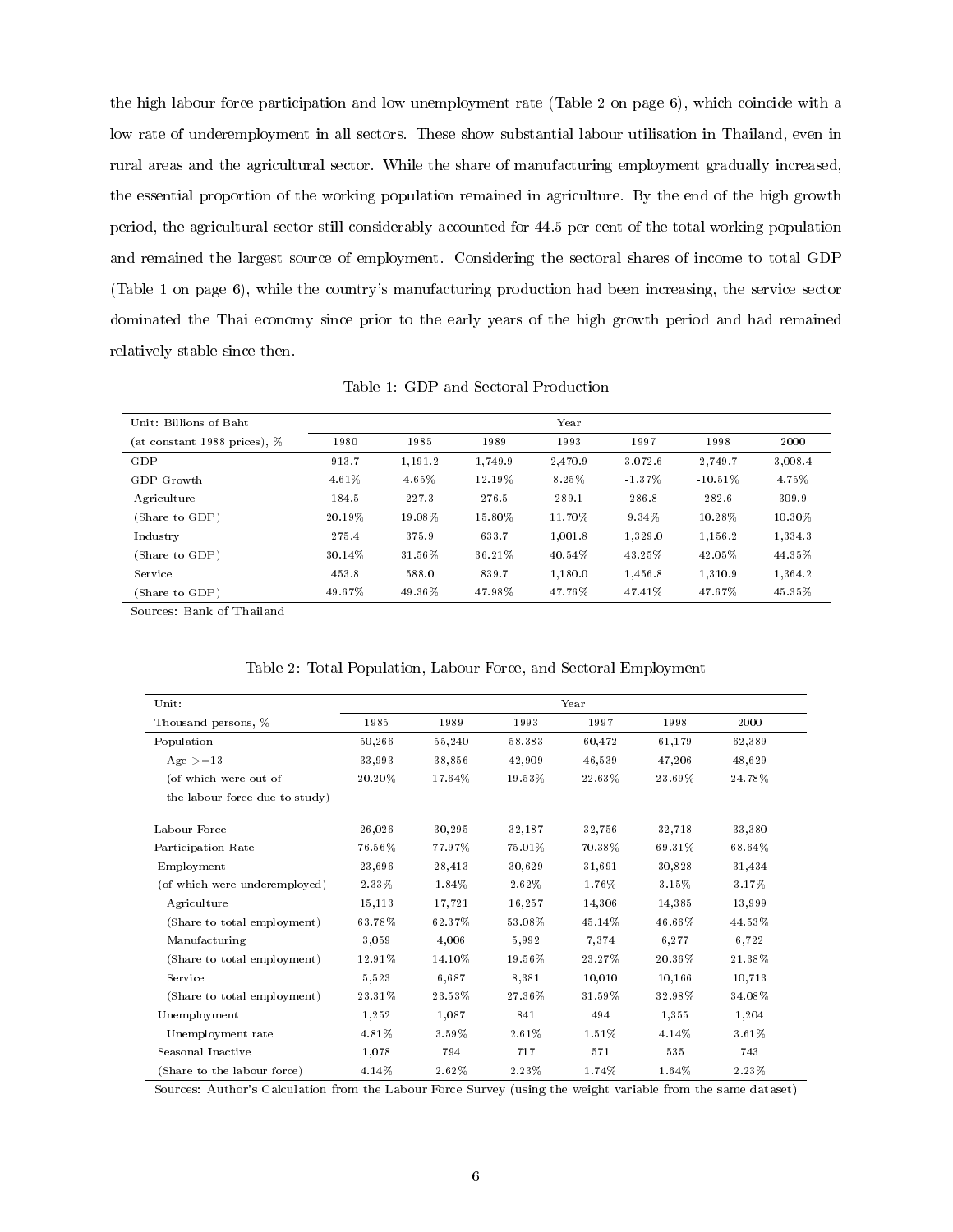Notwithstanding the presence of wage differentials (Table 3 on page 7), the rates in growth of earnings were comparable across sectors, with the fastest pace in the agricultural sector. The median earnings of agricultural workers rose 3.73 per cent per annually on average from 7.41 Thai baht per hour in 1985 to 12.83 baht per hour in 2000, whereas those of the manufacturing sector increased from 17.60 to 21.29 baht per hour (1.28 per cent annually on average) over the same period. This evidence held for men and women separately, with substantial premium earnings for men in the manufacturing and the service sectors. This fastest rate of hourly earnings growth in agriculture draws attention to the importance of exogenous technological progress in all sectors as a source of growth. This requires further examination of human capital across sectors and those characteristics that determine individual comparative advantage or preference in a particular sector.

As the explanation of human capital theory for differences in earnings involves the intrinsic productive capability differentials, the capability of the labour force here is identified by the highest level of education achieved by an individual. As the survey did not ask for the number of years an individual had spent in schooling, we convert the level of education into years of education with the strong assumptions that no one repeated the same level of education and no one attained two degrees. Table 4 on page 8 indicates the increase in years of education over time for the non-agricultural sectors. The service sector contained most educated workers on average, followed by manufacturing, with men having obtained more education than had women on average. Considering the median workers, years of education were unchanged in agriculture. The median years of education were lower than the mean in most sectors and across gender. The heterogeneity appeared most strongly for female service workers, whose median years of education were signicantly less than average.

| Unit: Baht                |             | Year  |       |       |       |       |       |  |
|---------------------------|-------------|-------|-------|-------|-------|-------|-------|--|
| (at constant 1988 prices) |             | 1985  | 1989  | 1993  | 1997  | 1998  | 2000  |  |
|                           | <b>Both</b> | 7.41  | 8.81  | 9.82  | 13.80 | 14.12 | 12.83 |  |
| Agriculture               | Male        | 7.88  | 9.12  | 10.07 | 14.12 | 14.65 | 13.16 |  |
|                           | Female      | 7.04  | 7.73  | 9.06  | 12.55 | 12.77 | 12.48 |  |
|                           | <b>Both</b> | 17.60 | 16.44 | 21.31 | 22.40 | 22.26 | 21.39 |  |
| Manufacturing             | Male        | 20.65 | 18.88 | 23.87 | 24.40 | 25.44 | 24.06 |  |
|                           | Female      | 14.08 | 13.70 | 19.61 | 20.17 | 20.35 | 19.25 |  |
| <b>Service</b>            | <b>Both</b> | 26.81 | 27.33 | 35.80 | 40.33 | 36.34 | 35.64 |  |
|                           | Male        | 31.67 | 31.31 | 42.62 | 45.75 | 40.99 | 40.21 |  |
|                           | Female      | 20.83 | 21.13 | 29.23 | 35.00 | 31.80 | 32.08 |  |

Table 3: Median Inflation Adjusted Hourly Earnings

Sources: Author's Calculation from the Labour Force Surveys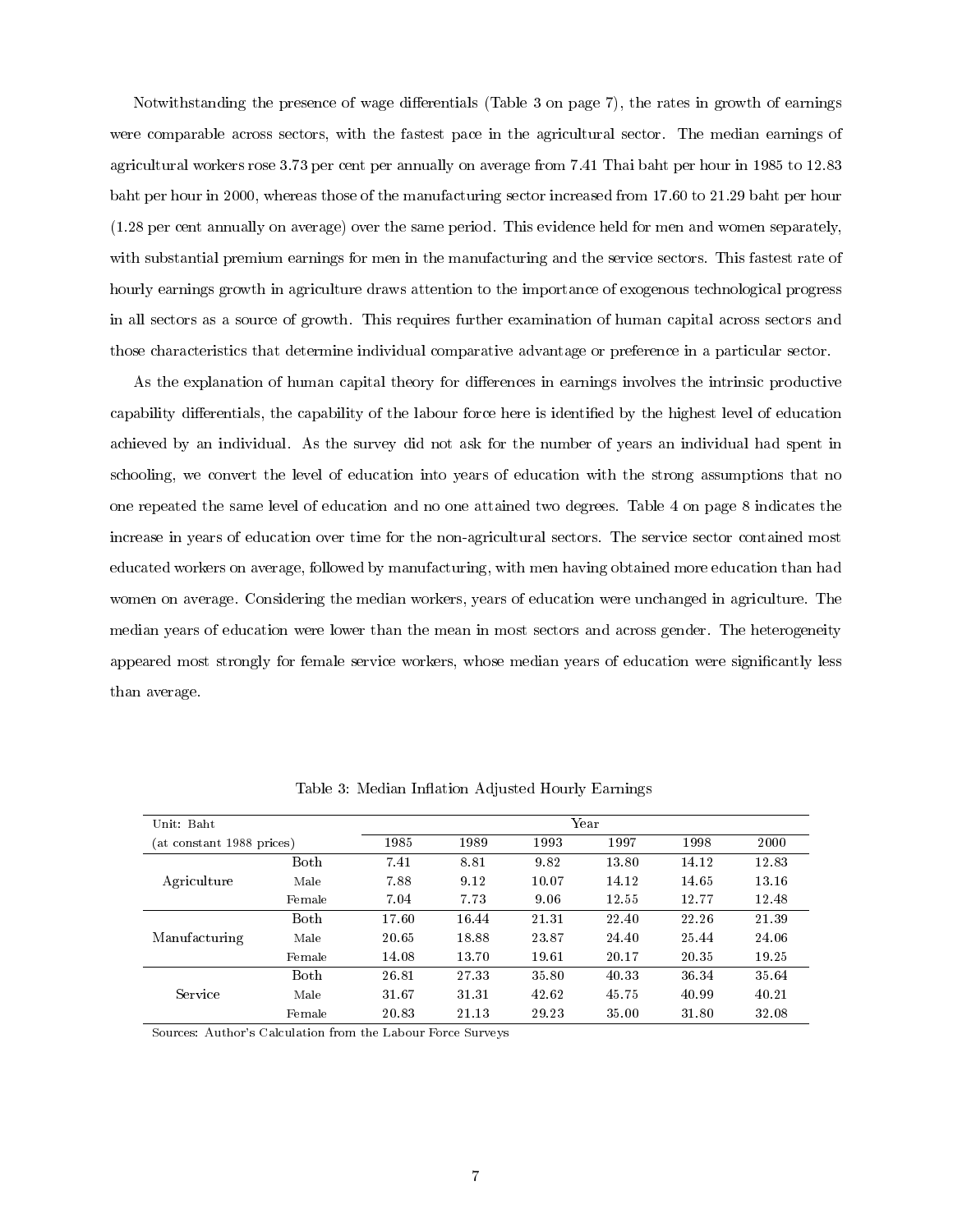|               |              |                 |      |                 |      |            |      | Year |      |                 |      |                 |      |
|---------------|--------------|-----------------|------|-----------------|------|------------|------|------|------|-----------------|------|-----------------|------|
| Unit: Years   |              |                 | 1985 |                 | 1989 |            | 1993 |      | 1997 |                 | 1998 |                 | 2000 |
|               |              | P <sub>50</sub> | Mean | P <sub>50</sub> | Mean | <b>P50</b> | Mean | P50  | Mean | P <sub>50</sub> | Mean | P <sub>50</sub> | Mean |
|               | Both         | 4               | 4.06 | 4               | 4.38 | 4          | 4.44 | 4    | 4.62 | 4               | 4.78 | 4               | 4.90 |
| Agriculture   | Male         | 4               | 4.29 | 4               | 4.58 | 4          | 4.64 | 4    | 4.85 | 4               | 5.03 | $\overline{4}$  | 5.16 |
|               | Female       | 4               | 3.81 | 4               | 4.15 | 4          | 4.22 | 4    | 4.37 | 4               | 4.47 | 4               | 4.56 |
|               | Both         | 4               | 5.47 | 4               | 6.07 | 6          | 6.52 | 6    | 6.54 | 6               | 6.86 | 6               | 7.09 |
| Manufacturing | Male         | 4               | 5.72 | 4               | 6.28 | 6          | 6.71 | 6    | 6.69 | 6               | 6.99 | 6               | 7.20 |
|               | Female       | 4               | 5.10 | 4               | 5.77 | 6          | 6.25 | 6    | 6.32 | 6               | 6.65 | 6               | 6.93 |
|               | <b>B</b> oth | 5               | 7.16 | 6               | 7.70 | 6          | 8.19 | 9    | 8.54 | 9               | 8.71 | 9               | 8.95 |
| Service       | Male         | 6               | 7.61 | 6               | 8.06 | 9          | 8.48 | 9    | 8.73 | 9               | 8.92 | 9               | 9.12 |
|               | Female       | 4               | 6.76 | 6               | 7.38 | 6          | 7.92 | 6    | 8.37 | 6               | 8.53 | 9               | 8.80 |

Table 4: Mean and Median Years of Schooling

Sources: Author's Calculation from the Labour Force Survey

These stylised facts on production, the shifts in employment, and real wages across sectors draw attention to the explanation for the growth process as they do not thoroughly comply with the underlying labour market conditions of the multi-sector growth models as demonstrated by the earlier literature. This is possibly attributable to the heterogeneity within the service sector, as well as the modernisation in all sectors, which encourage workers to remain within their self-selected sector.

#### 4 Empirical Methodology

#### 4.1 The Sectoral Earnings Model

As discussed above, the relative importance of the sectoral exogenous technological progress can be identified by the exogenous growth in sectoral earnings. Controlling for human capital and sectoral selection, the microeconomic model of sectoral earnings is constructed for the three sectors that produce differentiated goods as follows:

$$
\ln \tilde{w}_{Lit}^j = \beta_0^j + \varphi^j \left( E_{it}^j \right) + \underline{X}_{1it}^{j'} \cdot \psi^j + \underline{T}_t^{j'} \cdot \lambda^j + u_{it}^j \qquad ; \forall j = a, m, s
$$
\n(1)

where a superscript  $j = a, m, s$  represents the agricultural, manufacturing, and service sectors respectively. The logarithmic observed sectoral earnings of individual  $i$  at time  $t,$  ln  $\tilde{w}_{Lit}^j,$  is a function of educational attainment,  $E_{it}$ , and a vector of other observable heterogeneous capability-enhancing characteristics,  $\underline{X}_{1it}'$ .  $\varphi^j\left(E^j_{it}\right)$  is a function of efficient units of worker i working in sector j with  $E^j_{it}$  level of education. It is allowed to be non-linear and to take the form of  $\varphi^j(E_{it}) = \beta_1^j \cdot E_{it}^j + \beta_2^j \cdot E_{it}^{j2} \cdot \underline{T}_t$  is a column vector that contains the year dummies, controlling for exogenous change in earnings across time.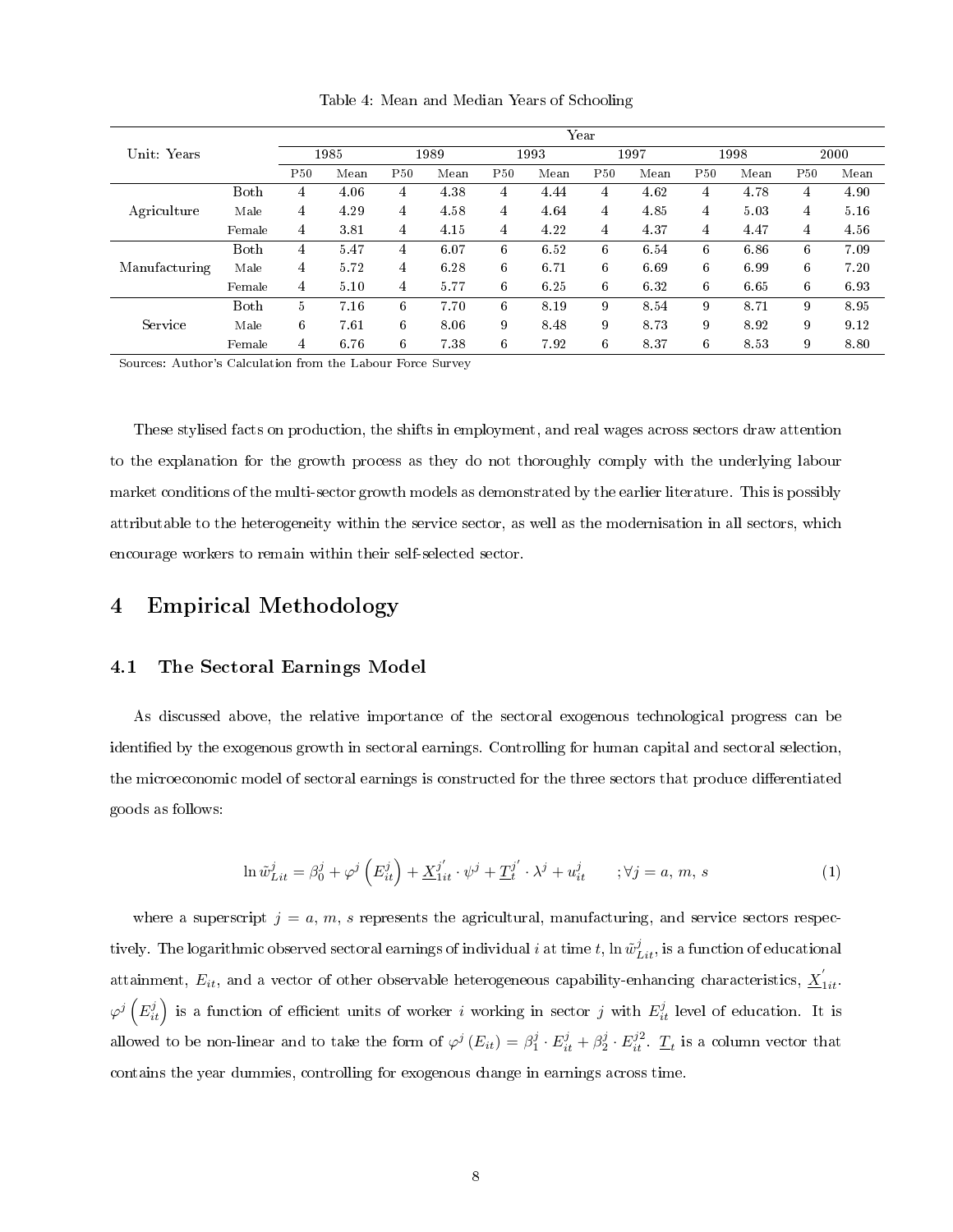This can be rewritten as:

$$
\ln \tilde{w}_{Lit}^j = \varphi^j \left( E_{it}^j \right) + \underline{X}_{it}^{j'} \cdot \Psi^j + u_{it}^j \qquad ; \forall j = a, m, s
$$
 (2)

where  $\underline{X}_{it}$  is a column vector of the explanatory variables specified in Equation (1) (apart from years of education) and  $\Psi^j$  is a column vector of their corresponding coefficients.

As this model of sectoral earnings is derived from the sectoral production function, it enables the labour market outcome to give an explanation of the macroeconomic evidence. The importance of sectoral technological progress is identified by the vector of time dummy variables. The time dummy coefficient estimates,  $\lambda^j$  , are expected to be uniformly significant across all sectors if technological progress is a crucial part of the growth process, and hence, the single-economy Solow model would be more relevant to the economy. On the other hand, if human capital is the answer to the economic growth, after controlling for it, the signicance of the coefficient estimates of the time dummies would disappear. Conversely, if the industrialisation process was explained by labour reallocation as spelled out in the multi-sectoral economy model, the time dummy coefficients are expected to be higher in the advanced technology sector, as well as being insignificant in all sectors when controlling for the sectoral selection and occupational shifts. In addition, this model also allows the analysis of how the returns to human capital vary by sector, as well as pointing to the importance of this relative to the sectoral choice. The issues of sectoral selection and occupational shifts will be discussed in the following subsection.

In contrast to the earlier literature, the model of sectoral earnings allows for productive technology to change over time in all sectors. It also incorporates human capital in order to separate the effects of human capital and sectoral exogenous technological change. Nonetheless, by controlling for human capital and other observed capability-enhancing characteristics, the exogenous rise in sectoral earnings over time does not sufficiently signify the importance of technological progress, for instance, if the time dummy variables also capture other observable and unobservable heterogeneous individual characteristics that impact on productive capability or choice of education, however, have not been included in the model (Griliches, 1977; Card, 1999). Additionally, the estimations of the within-sector technological progress, as well as the returns to human capital may contain bias - supposing the comparative advantage and sector characteristics affect a worker's decision on sectoral choice (Roy, 1951) or unobserved heterogeneity influences an individual's sectoral choice optimisation process (Heckman, 1979). The latter also contributes to the explanation of labour reallocationdriven growth in the multi-sector economy. The estimation of the sectoral earnings model must therefore keep these issues in view in order to ensure it fully accounts for connections between the over time rise in sectoral earnings and the importance of sectoral technological progress.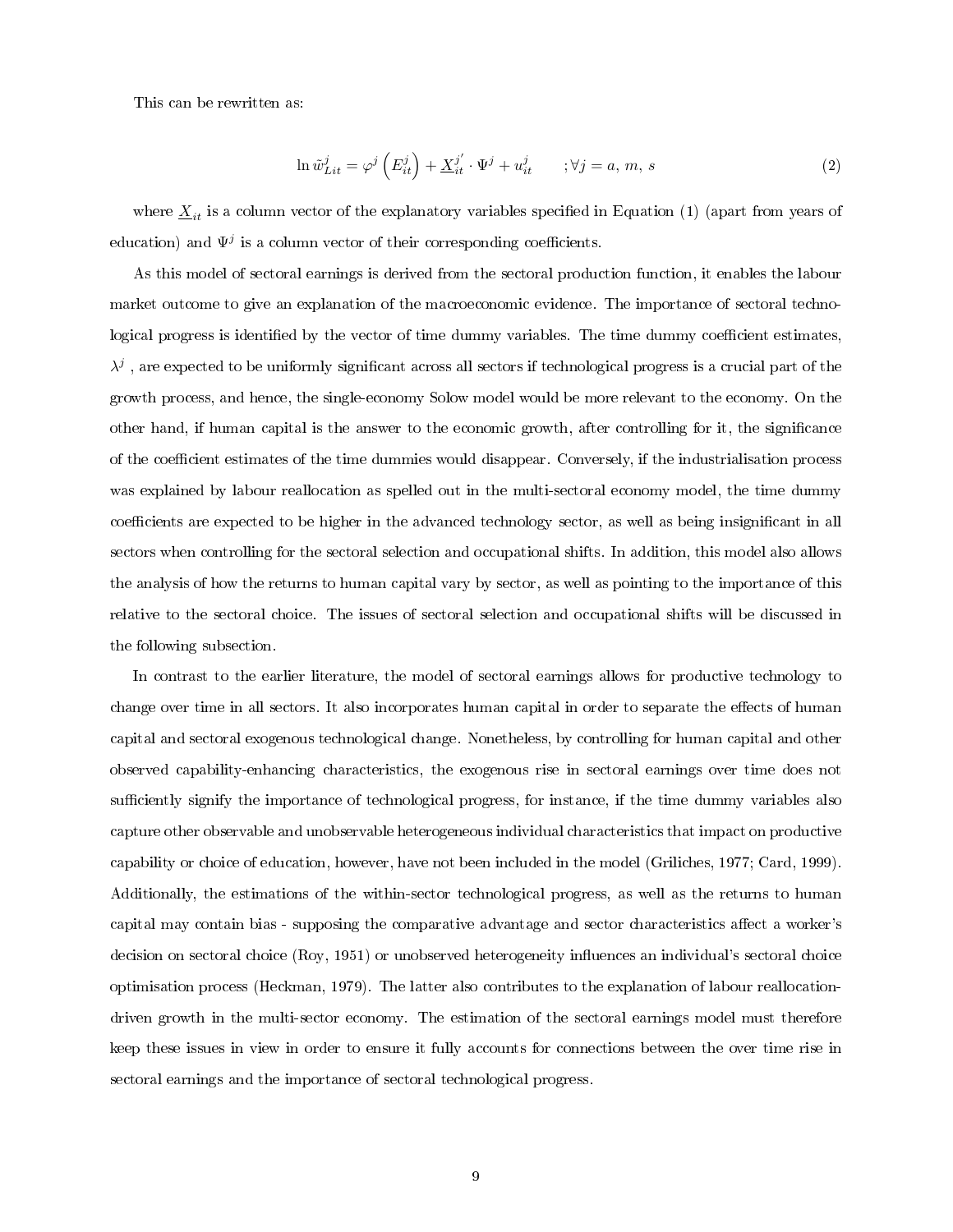#### 4.2 Control Function Approach: The Endogenous Choice of Education

The identification of returns to education is essential as they imply the relative importance of human capital in determining the mechanism of economic development. The microeconomic labour studies on estimating earnings functions have been continuously developed since the formulation of the human capital earnings function by Mincer (1974). The individual Mincerian returns to education is fairly similar to  $\varphi^{j'}\left(E_{it}\right)$  in the model of sectoral earnings. The major concern of the estimation involves potential bias due to the endogenous choice of education. Firstly, an educational choice is very likely to be correlated to productivity-related unobservable characteristics such as ability (See Griliches (1977) and Card (1999) for the hypothesis of education-ability complementarity; and Ashenfelter et al. (1999) for the proposal that education is compensatory for earnings capacity.). Secondly, educational attainment is often measured with errors (Griliches, 1977) and the number of years spent in schooling may not well reflect the actual human capital obtained from education (Card and Krueger, 1992).

The primary bias corrections involve adding ability proxies (Griliches, 1977). More recently, many studies apply the methods of instrumental variables (IV), which require the exogenous variables used for instrumenting the level of educational attainment to be informative and valid. These instruments used in literature range from family background including parental education (Denny and Harmon, 2000) to natural controls such as proximity to schools (Card, 1993), seasons of birth, and national educational laws (Angrist and Krueger, 1990; Harmon and Walker, 1995)).

Notwithstanding the case of valid and informative instruments, the IV technique only allows for heterogeneity in unobserved ability (an intercept) but not heterogeneity in returns to education (i.e. a slope) (Card, 1999). Under this circumstance, the IV approach can still provide consistent coefficient estimates, but with the stronger assumption on a conditional covariance of unobserved heterogeneous returns to education and years of education (Imbens and Wooldridge, 2007) or by assuming homoskedasticity of returns to education as well as linearity in effect of education (Wooldridge, 1997).

Due to a very limited number of instrument being available and to the assumption of non-linear effect of education, we employ the alternative methods of control function (Garen, 1984; Card, 1999). The control function approach treats endogeneity as an omitted variable problem, which can be improved by including a control for correlation between the omitted unobserved heterogeneity and years of education. As shown in Card (1999), the methods additionally allow the model to specify a random coefficient of education. This is to say that the error term,  $u_{it}^j$ , in Equation (2) contains an unobserved difference in returns to education across individuals as well as unobserved ability, that is:

$$
u_{it}^j = \theta_i^j \cdot E_{it}^j + e_{it}^j + \epsilon_{1it}^j \tag{3}
$$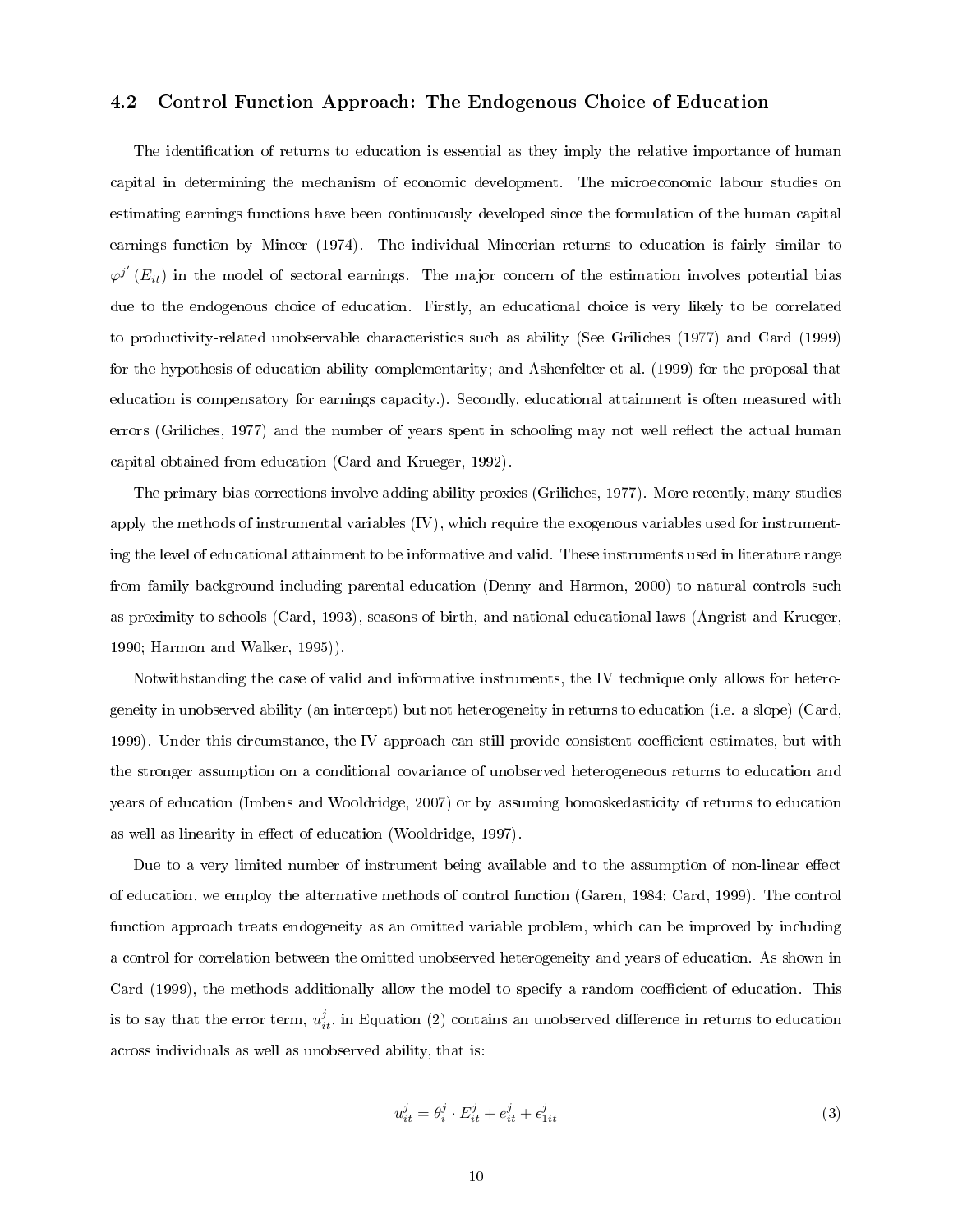where  $\theta_i^j$  is the unobserved random coefficient of educational attainment;  $e_{it}^j$  is the unobserved ability correlated with educational attainment; and  $\epsilon_{1it}^j$  is the exogenous error with  $E\left(\epsilon_{1it}^j\mid \underline{X}_{it}^j\right)=0$ . Both  $e_{it}^j$  and  $\epsilon_{1it}^j$  have a zero mean and are normally distributed.

From Equation (2), let  $\underline{X}_{2it}$  be a column vector of exogenous variables, of which  $\underline{X}_{it}$  is a strict subvector. The first stage regression of an endogenous choice of education, as a function of the variables in vector  $\underline{X}_{2it}$ is given by:

$$
E_{it}^{j} = \underline{X}_{2it}^{j'} \cdot \pi^{j} + v_{2it}^{j}
$$
 (4)

with the three requirements of exogeneity conditions and substantive restrictions on the error terms as follows.

1. 
$$
E\left(v_{2it}^j \mid \underline{X}_{2it}^j\right) = 0
$$
 and  $E\left(\epsilon_{1it}^j \mid \underline{X}_{2it}^j\right) = 0$   
\n2.  $E\left(\theta_i^j \mid \underline{X}_{2it}^j\right) = E\left(\theta_i^j \mid v_{2it}^j\right) = \xi^j \cdot v_{2it}^j$   
\n3.  $E\left(\epsilon_{it}^j \mid \underline{X}_{2it}^j\right) = E\left(\epsilon_{it}^j \mid v_{2it}^j\right) = \alpha^j \cdot v_{2it}^j$ 

From Equation (2), the conditional expectation of the logarithmic sectoral earnings is therefore:

$$
E\left(\ln \tilde{w}_{Lit}^j \mid \underline{X}_{2it}^j\right) = \varphi^j \left(E_{it}^j\right) + \underline{X}_{it}^{j'} \cdot \Psi^j + E\left(\theta_i^j \mid \underline{X}_{2it}^j\right) \cdot E_{it}^j + E\left(e_{it}^j \mid \underline{X}_{2it}^j\right) \qquad ; \forall j = a, m, s \qquad (5)
$$

Hence, the sectoral earnings equation with the controls for endogeneity of the years of education and its quadratic term, as well as allowing for heterogeneity in its returns is:

$$
\ln \tilde{w}_{Lit}^j = \varphi^j \left( E_{it}^j \right) + \underline{X}_{it}^{j'} \cdot \Psi^j + \xi^j \cdot \left( v_{2it}^j \cdot E_{it}^j \right) + \alpha^j \cdot \left( v_{2it}^j \right) + \epsilon_{1it}^j \qquad ; \forall j = a, m, s
$$
 (6)

The controls,  $\left(v_{2it}^j \cdot E_{it}^j\right)$  and  $\left(v_{2it}^j\right)$ , are included - of which  $v_{2it}^j$  can be obtained from the consistent residual estimate of the first stage regression of educational attainment (Equation (4)),  $\hat{v}_{2it}^j$ . Then, the coefficient estimates can be unbiasedly estimated using the OLS method on Equation  $(6)$ .

The first identification requirement for the application of the control function is similar to that of the IV approach; the instruments must be uncorrelated with the error term in the outcome sectoral earnings and must explain the endogenous variable. Additionally, the exclusion restriction must be satisfied. Following the reviewed literature, the paper exploits the exogenous change in a national education policy as an instrument for the control function method. Before the 1990s, the major educational policy reform was to raise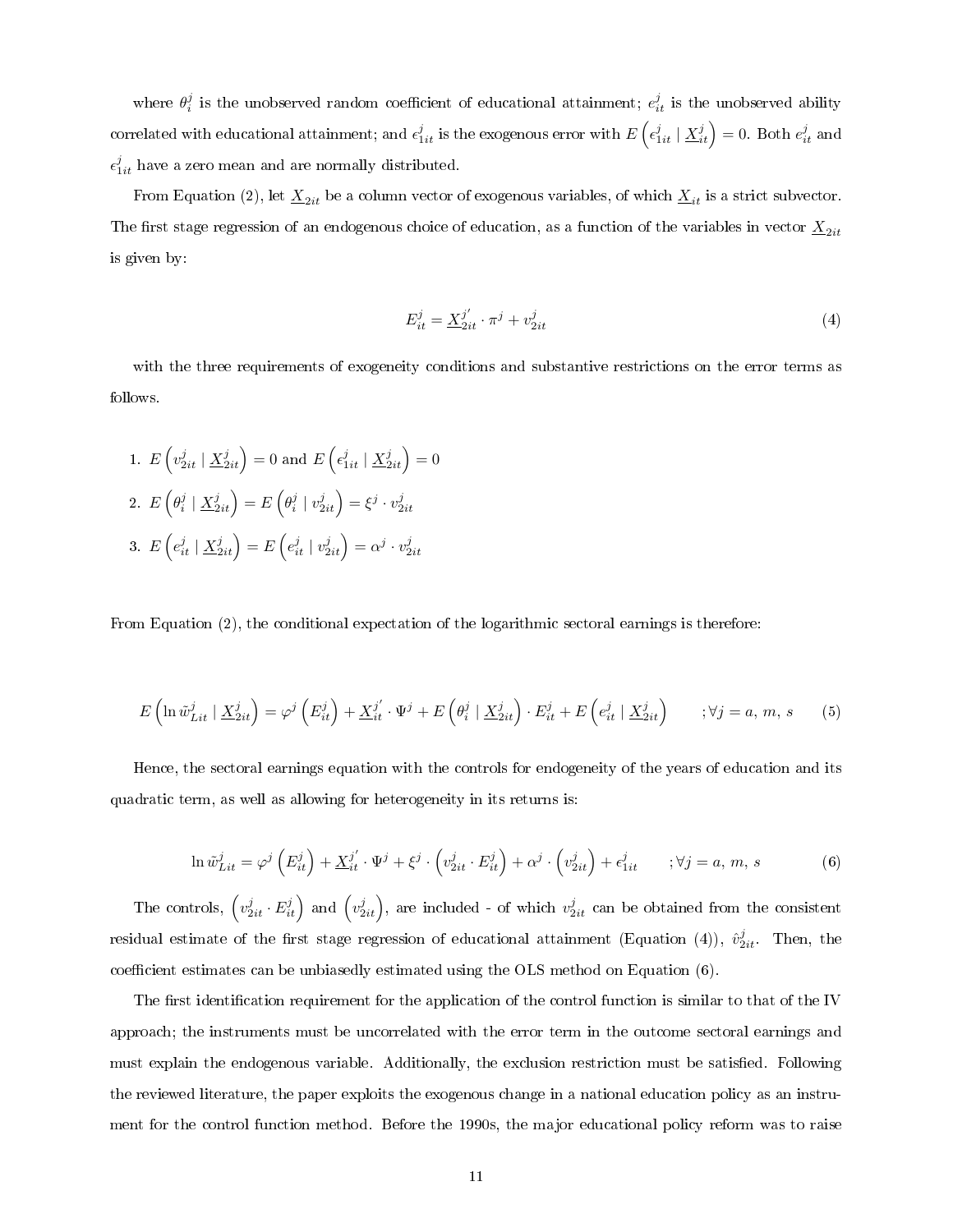the compulsory years of schooling from four years of lower primary to six years of primary. The policy was implemented within the country in 1977. The reform affected equally the entire population of school ages, regardless of their ability levels. The first stage regression of educational attainment (Equation  $(4)$ ) therefore signifies the relationship between education and influencing informative regressors, including exogenous dummy variables - indicating whether an individual was under the new 1977 education scheme and the region dummies - as instruments, as well as other included exogenous controls from the outcome earnings equation. The model treats the education policy reform as an exogenous shock affecting individual choice of education, and also uses it together with the region dummies as identifiers for the exclusion restriction requirement.

While there is no restriction on the endogenous variable in the IV estimation, the substantive restriction of the linearity between  $e_{it}^j$  and  $v_{2it}^j$  in the control function method implies that the unobserved ability,  $e_{it}^j$ , and the first stage regression error term,  $v_{2it}^j$ , are jointly independent of the exogenous instruments<sup>1</sup>. The additional restriction is the linear conditional expectation of the random coefficient,  $\theta_i^j$ . Nonetheless, the control function approach treats endogeneity as an omitted variable problem that can be improved by including the controls for correlation between unobserved heterogeneity and levels of educational attainment. Therefore, it is more efficient when the assumptions mentioned earlier hold. The approach is less robust than the IV approach as the IV approach does not impose any restrictions on either the function of the estimated equation error terms or the endogenous variable (Imbens and Wooldridge, 2007).

#### 4.3 Selectivity Model: Non-Random Sectoral Selection Bias

In spite of controlling for human capital and correcting for the endogeneity bias, the presence of the rates of technological progress across sectors identified by the time dummy coefficients is presumably not a sufficient condition for the acceptance of either the technological progress-driven economic growth as articulated by the single-economy Solow growth model or the human capital accumulation-driven growth. The coefficient estimates of the sectoral earnings model can be biased as the subsample in each sector is non-randomly selected (Heckman, 1979). In general, the observed higher wages or returns to education in the manufacturing sector do not necessarily imply the wages or returns agricultural workers would have earned had they switched to work in the manufacturing sector. This is because an individual optimises their utility by self-selecting the sector that yields maximum expected utility with regard to his/her comparative advantage (Roy, 1951) and other variables related to preferences that do not inuence productivity and thus earnings directly.

More importantly, as the multi-sector growth model explains the economic growth process by the workforce transition towards the high productivity sector in which sectoral returns to human capital and exogenous

<sup>&</sup>lt;sup>1</sup>Together with the linear model of the first stage regression, this rules out kinds of discreteness of the endogenous variables. Nonetheless, the paper follows Garen (1984) and Card (1999) by taking education choice as roughly continuous.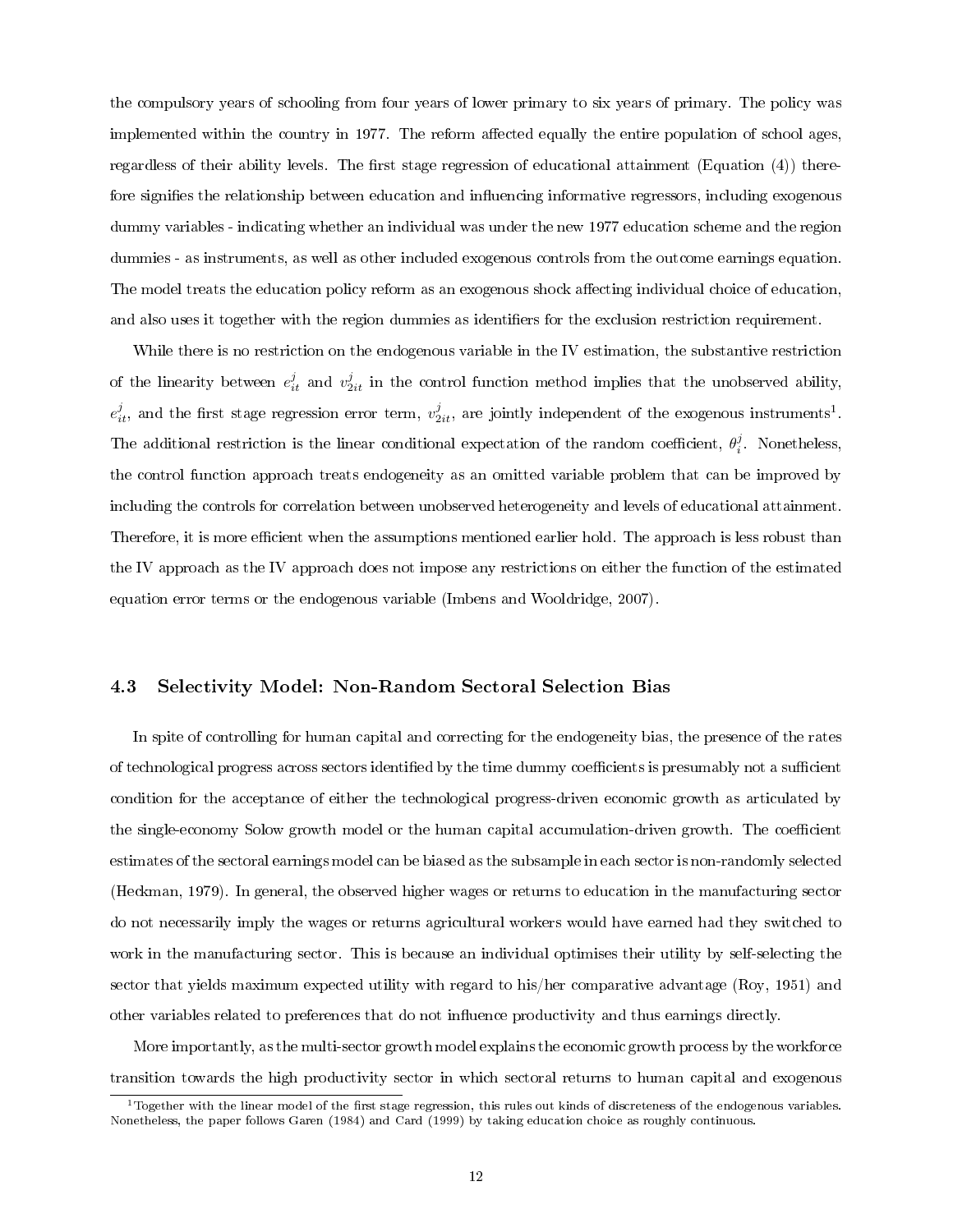wages growth are expected to be higher, omission of the factors influencing the decision on sectoral choice can lead to economic growth being mistakenly attributed to technological changes or human capital rather than to sectoral shifts. Hence, this correction additionally provides an explanation for the relevance of the multi-sector growth model to the economy. If the sectoral shifts played a crucial role in the growth process, the within-sector technological progress would be expected to considerably less significant and its difference across sectors should be signicant but diminishing over time when controlling for this non-random sectoral selection bias.

The analysis and correction of self-selection into sectors follows the generalised multiple choice selectivity of Lee (1983), which does not restrict the specification of correlation between the error terms of the outcome sectoral earnings and the sectoral choice models. The multinomial logit model of sectoral choice represents the sample selection rule. That is, the relative probability of sorting into sectors depends on the comparison of the expected utility one would obtain in each sector. Expected utility is conventionally dependent upon expected wages, viz regressors in the simple earnings model (Equation (2)), as well as individual preferences for sectors, which are influenced by other individual and household characteristics, and which may or may not be productivity enhancing.

The model of sectoral earnings in Equation (2) is hence conditional on sector  $j$  providing the highest utility to the worker  $i$  in period  $t$ . The multiple choice selectivity model can be written as follows:

$$
\ln \tilde{w}_{Lit}^j = \varphi^j \left( E_{it}^j \right) + \underline{X}_{it}^{j'} \cdot \Psi^j + u_{it}^j, \qquad \text{if and only if} \qquad U_{it}^j > \max_{k \neq j} U_{it}^k \qquad ; \forall j = a, m, s, n \tag{7}
$$

where  $a, m, s$ , and n represent the four sectoral alternatives of agriculture, manufacturing, services, and being without employment<sup>2</sup> respectively.

Alternatively, it can be rewritten in a conditional expectation term as follows:

$$
E\left(\ln \tilde{w}_{Lit}^j \mid E_{it}^j, \underline{X}_{it}^{j'}, U_{it}^j > \max_{k \neq j} U_{it}^k\right) = \varphi^j\left(E_{it}^j\right) + \underline{X}_{it}^{j'} \cdot \Psi^j + E\left(w_{it}^j \mid U_{it}^j > \max_{k \neq j} U_{it}^k\right) ; \forall j = a, m, s, n \tag{8}
$$

where  $U_{it}^j$  is the expected utility of individual i working in sector j in period t, and is assumed to take the reduced form of:

$$
U_{it}^{j} = \underline{Z}_{it}^{'} \cdot \gamma^{j} + v_{it}^{j}
$$
\n
$$
\tag{9}
$$

<sup>&</sup>lt;sup>2</sup>This category includes both unemployed labour force and unpaid workers.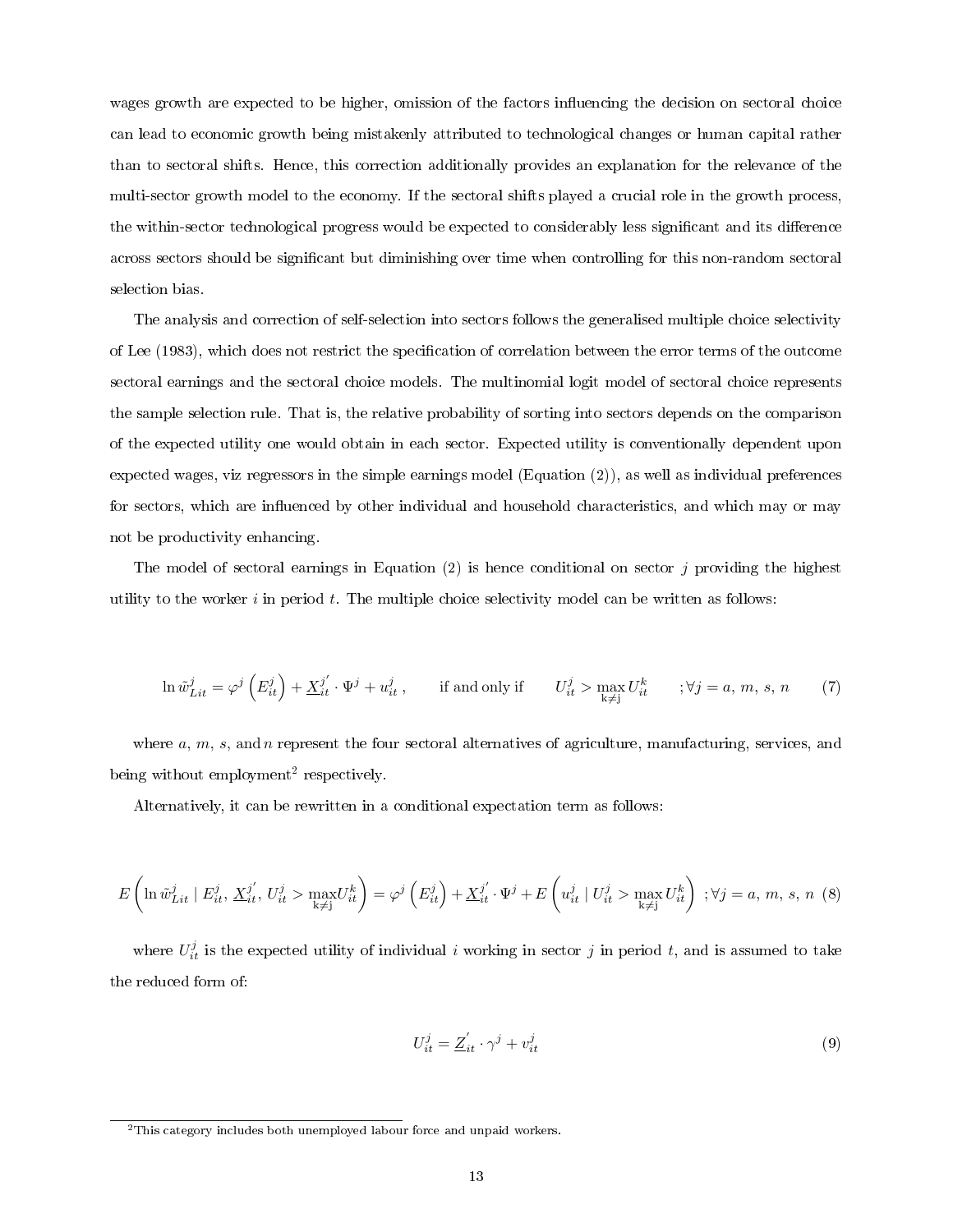where  $Z_{it}$  is a column vector of individual and household characteristics affecting the utility of working in each sector, and  $\gamma^j$  is a column vector of the corresponding coefficients.

Considering the conditional expectation of the error term,  $E\left(u_{it}^j \mid U_{it}^j > \max_{k\neq j} U_{it}^k\right)$ , it is equivalent to  $E\left(u_{it}^j \mid \underline{Z}_{it}^{\prime} \cdot \gamma^j > \varepsilon_{it}^j \right)$  where  $\varepsilon_{it}^j = \max_{k \neq j} U_{it}^k - v_{it}^j$ . The conditional expectation of the error term depends on the bivariate distribution of  $\left(u^j_{it}, \varepsilon^j_{it}\right)$ , and hence on the marginal distributions of  $u^j_{it}$  and  $\varepsilon^j_{it}$ .<sup>3</sup> Therefore, the endogenous sector choice can result in the biased sectoral wage differentials if the error terms from the two equation of the outcome sectoral earnings,  $u_{it}^j$ , and the sector selection,  $v_{it}^j$  , are correlated, for example, by unobserved heterogeneity in ability, which directly affects productivity and thus sectoral earnings as well as the expected utility.

We assume that the sectoral choice decision follows the conditional multinomial logit model.<sup>4</sup> The probability of individual i sorting into sector j in period t are therefore expressed as:

$$
P\left(U_{it}^j > \max_{k \neq j} U_{it}^k\right) = P\left(\varepsilon_{it}^j < \underline{Z}_{it}^{\prime} \cdot \gamma^j\right) = \frac{\exp\left(\underline{Z}_{it}^{\prime} \cdot \gamma^j\right)}{\sum_k \exp\left(\underline{Z}_{it}^{\prime} \cdot \gamma^k\right)}; \forall j = a, m, s, n
$$
\n(10)

This multinomial logit model used for capturing the effect of individual sectoral choice optimisation can be estimated by the maximum likelihood estimation. The paper applies the selectivity correction method proposed by Lee (1983), which requires the normality transformation of the two marginal distributions of  $u_{it}^j$ and  $\varepsilon_{it}^j$ . Assuming  $F_j(\varepsilon_{it})$  and  $G_j(u_{it})$  to be their marginal distributions, Lee (1983) specifies the standard normal transformation  $J_{1j}(\varepsilon_{it}) = \Phi^{-1}(F_j(\varepsilon_{it}))$  and  $J_{2j}(u_{it}) = \Phi^{-1}(G_j(u_{it}))$ , where  $\Phi(.)$  is a standard normal cumulative distribution function and  $\phi(.)$  is a standard normal density function. With the additional assumption of a normal distribution of  $u_{it}^j$  with mean equal to zero and variance equal to  $\sigma_{it}^j$ , the conditional expectation of the error term,  $u_{it}$ , is shown to be:

$$
E\left(u_{it}^j \mid U_{it}^j > \max_{k \neq j} U_{it}^k\right) = -\sigma_{it}^j \cdot \rho^j \frac{\phi\left(J_{1j}\left(\underline{Z}_{it}^{j'} \cdot \gamma^j\right)\right)}{F_j\left(\underline{Z}_{it}^{j'} \cdot \gamma^j\right)}
$$
(11)

The sectoral earnings equation with selectivity correction is therefore:

$$
E\left(\ln \tilde{w}_{Lit}^j \mid E_{it}^j, \underline{X}_{it}^{j'}, U_{it}^j > \max_{k \neq j} U_{it}^k\right) = \varphi^j\left(E_{it}^j\right) + \underline{X}_{it}^{j'} \cdot \Psi^j - \sigma_{it}^j \cdot \rho^j \frac{\phi\left(J_{1j}\left(\underline{Z}_{it}^{j'} \cdot \gamma^j\right)\right)}{F_j\left(\underline{Z}_{it}^{j'} \cdot \gamma^j\right)}\tag{12}
$$

or

$$
\ln \tilde{w}_{Lit}^j = \varphi^j \left( E_{it}^j \right) + \underline{X}_{it}^{j'} \cdot \Psi^j - \sigma_{it}^j \cdot \rho^j \frac{\phi \left( J_{1j} \left( \underline{Z}_{it}^{j'} \cdot \gamma^j \right) \right)}{F_j \left( \underline{Z}_{it}^{j'} \cdot \gamma^j \right)} + \epsilon_{2it}^j \tag{13}
$$

<sup>3</sup>The distribution of  $\varepsilon_{it}^j$  can be implied from the distribution of the error term of the sector choice equation,  $v_{it}^j$ .<br><sup>4</sup>I.e. the error term,  $v_{it}^j$ , is identically and independently type I extreme value dis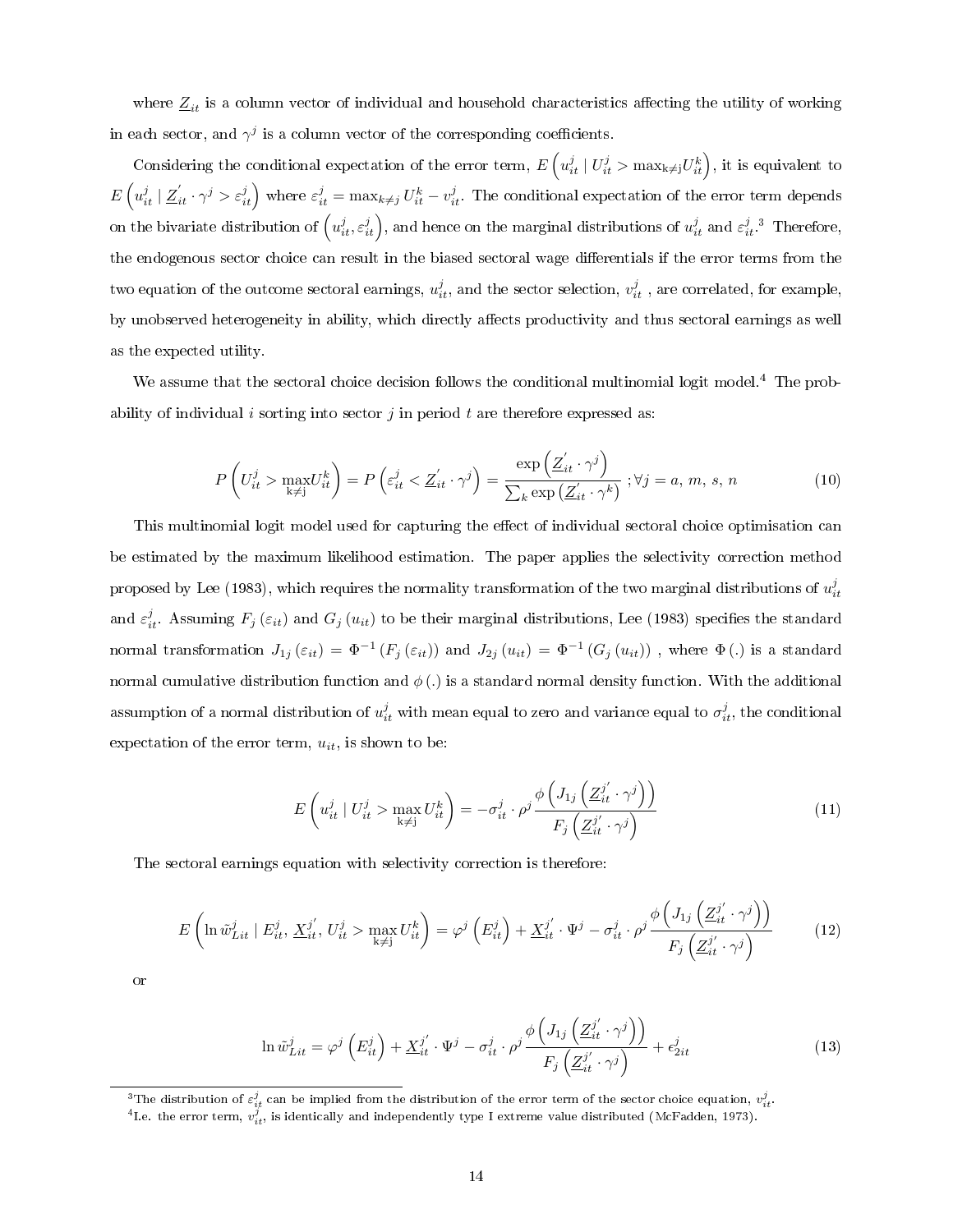where  $E\left(\epsilon_{2it}^j \mid E_{it}^j, \underline{X}_{it}^j\right) = 0$  and  $E\left(\epsilon_{2it}^j \mid \underline{Z}_{it}^j\right) = 0$ . This sectoral earnings equation with selectivity correction can be estimated by the two-stage method, similar to that of Heckman (1979). The correction term can be obtained from the consistent estimate of parameter from the maximum likelihood estimation of the multinomial logit model of sectoral choice (Equation (10)),  $\hat{\gamma}^j$ . Then, Equation (13) can be estimated by the standard OLS.

The identification requirement for the selection process is the condition of exclusion restriction. The exclusion restriction identifiers of the sectoral choice model are the number of children in different age groups, spouse's earnings, the number of household members, and the region and the area of residence. These household characteristics are likely to have an effect on the labour supply decision and individual choice of occupation while being exogenous in general, and thus, non-pecuniary factors (Cunningham, 2001).<sup>5</sup>

Through the Monte Carlo experiments, Bourguignon et al. (2007) show that the selection bias correction following the framework of the multinomial logit model provides a reasonably good correction for the outcome equation, in spite of the violation of the independence of irrelevant alternatives hypothesis. They also point out the restrictive assumptions that the correlation between  $u_{it}$  and  $\left(v_{it}^k - v_{it}^j\right)$  are of the same sign for all k; and  $\left(v_{it}^k - v_{it}^j\right)$  is independent and identically distributed.

#### 4.4 The Final Estimating Model of Sectoral Earnings

Combining both econometric corrections into the earnings model, the final estimating sectoral earnings model can therefore be written as:

$$
\ln \tilde{w}_{Lit}^j = \varphi^j \left( E_{it}^j \right) + \underline{X}_{it}^{j'} \cdot \Psi^j + \xi^j \cdot \left( \hat{v}_{2it}^j \cdot E_{it}^j \right) + \alpha^j \cdot \left( \hat{v}_{2it}^j \right) - \sigma_{it}^j \cdot \rho^j \frac{\phi \left( J_{1j} \left( \underline{Z}_{it}^{j'} \cdot \hat{\gamma}^j \right) \right)}{F_j \left( \underline{Z}_{it}^{j'} \cdot \hat{\gamma}^j \right)} + \epsilon_{it}^j \tag{14}
$$

where  $\epsilon_{it}^j$  is the true error term which has a zero mean and satisfies the assumption of strict exogeneity.  $\hat{v}_{2it}^j$  is a residual estimate from the control function first stage regression of educational attainment, while  $\hat{\gamma}^j$  is a consistent parameter estimate from the multinomial logit model of sectoral choice. This corrected model of sectoral earnings will be used for the final empirical investigation and the paper will compare these results with the basic OLS estimation to identify the relevance of the growth models as well as human capital accumulation to the economy of Thailand.

<sup>&</sup>lt;sup>5</sup>It is to be noted that some of them, for instance, the region variables, may affect earnings through local cost of living and thus the based salary for wage employment workers.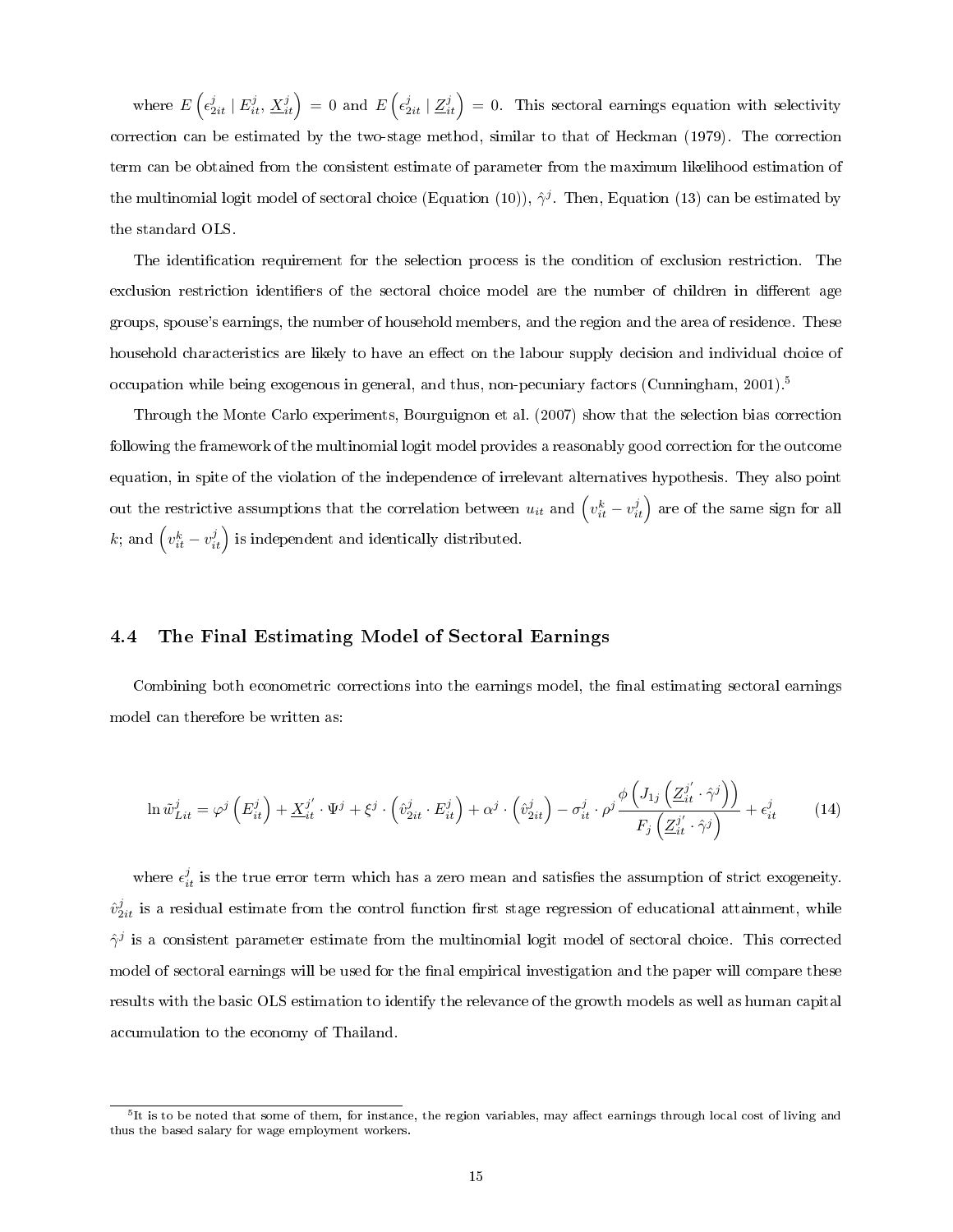#### 5 Results

We investigate the explanation of Thai economic development by testing the model of sectoral earnings with the micro-level data from the national Labour Force Surveys. The underlying empirical questions of the paper on the labour market outcome of the Thai macroeconomic evidence are therefore whether there exists a uniform rate of exogenous growth in sectoral earnings, how they change after controlling for human capital and occupational optimisation, and how the returns to human capital vary across sectors.

#### 5.1 Standard OLS Estimation of the Sectoral Earnings Model

Within this framework, the econometric investigation begins with the simple estimation of a sectoral earnings equation, controlling for observed human capital and productive characteristics as specified in Equation  $(2)$ . The basic OLS estimation documents the start-off depiction of the growth in earnings over time and the returns to human capital by sector. This is shown in Table 5 on page 17. The first column displays the pooled earnings estimation with the additional sectoral dummy variables (of which agriculture is the omitted category). The pooled sample contains all the working population whose earnings were observed, in other words those selected to work. The returns to education are signicantly convex, while the age earnings profile is concave. Agricultural workers earned substantially less than those in the other two sectors by nearly two folds *ceteris paribus*. The year dummies also indicate growth in real hourly earnings about 1.4 per cent per annum, holding other things constant. The separated sectoral earnings estimation (as shown in the subsequent columns) confirms the difference in returns to human capital across sectors. While the manufacturing sector exhibits the highest degree of convexity, the service sector yields the highest returns for workers with low and middle levels of education. Meanwhile, despite being less convex than is the case in the manufacturing sector, the returns to education in the agricultural sector are still comparable to those from the pooled regression. The age earnings profiles are concave in all sectors. Interestingly, considering the year dummies, the sectoral earnings growth after controlling for human capital is considerably less than what can be observed from the descriptive statistics - implying the importance of human capital accumulation to the economy. Furthermore, the rates of growth in earnings of agriculture and services are comparable and higher than those of the manufacturing sector. Between 1985 and 2000, earnings in the agricultural sector exogenously grew 1.67 per cent annually on average, while the rates of earnings growth in services and manufacturing were 1.13 and 0.59 per cent per annum respectively.

While imposing controls in line with the human capital theory, the basic OLS estimations show the differentials in returns to human capital across sectors, as well as the relative importance of human capital accumulation. In spite of being less relevant, the fact that the highest rate of growth of hourly earnings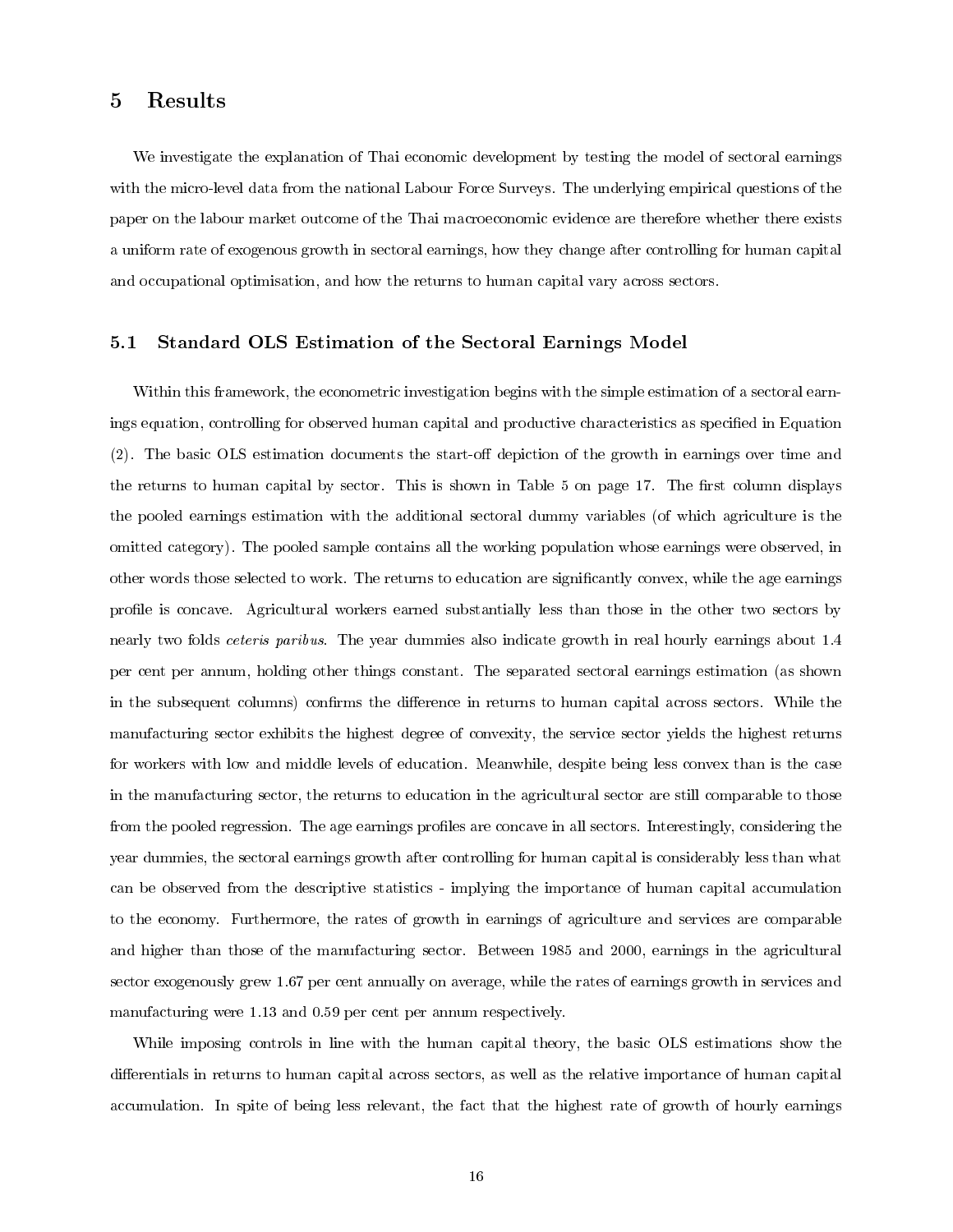was within the agricultural sector to some extent challenges the assumption that Thailand underwent a labour force transition in the multi-sector economy. However, as discussed earlier, the estimates of returns to education as well as other coefficients may be subject to endogeneity and selectivity biases. The empirical investigation requires further corrections on endogeneity and selectivity issues in order to obtain the real growth of earnings within the sector with the unbiased coefficient estimates of the model.

| Ln(Hourly Earnings)       | Pooled                  | Agri                    | Manufac.                | Service                 |
|---------------------------|-------------------------|-------------------------|-------------------------|-------------------------|
| Educ(years)               | $0.0487***$             | $0.0373^{\ast\ast\ast}$ | $0.0439^{\ast\ast\ast}$ | $0.0825^{\ast\ast\ast}$ |
| Educsq/100                | $0.266***$              | $0.264***$              | $0.381***$              | $0.131***$              |
| Ln(hours worked per week) | $-0.915^{\ast\ast\ast}$ | $-1.068***$             | $-0.783***$             | $-0.766***$             |
| Age                       | $0.0603***$             | $0.0341***$             | $0.0755^{***}\,$        | $0.0895***$             |
| $\rm{Agesq}/100$          | $-0.0606***$            | $-0.0332***$            | $-0.0824***$            | $-0.0877***$            |
| 1[Wage employed]          | $0.112^{\ast\ast\ast}$  | $0.287***$              | $0.0505^{\ast\ast\ast}$ | $-0.0628***$            |
| $1$ [Male]                | $0.241^{\ast\ast\ast}$  | $0.227***$              | $0.336***$              | $0.235^{\ast\ast\ast}$  |
| 1[Manufacturing]          | $0.607***$              |                         |                         |                         |
| $1$ [Service]             | $0.750***$              |                         |                         |                         |
| 1[Married]                | $0.0511***$             | $0.0342***$             | $0.0555***$             | $0.0545***$             |
| $1$ [Year 1986]           | $-0.0537***$            | $-0.0442**$             | $-0.0280$               | $-0.0630***$            |
| $1$ [Year 1987]           | $-0.0710***$            | $-0.0886***$            | $-0.0870***$            | $-0.0670***$            |
| $1$ [Year 1988]           | 0.0141                  | $0.0910^{***}\,$        | $-0.108***$             | $-0.0288**$             |
| $1$ [Year 1989]           | $0.0527^{\ast\ast\ast}$ | $0.148***$              | $-0.0922***$            | 0.000771                |
| $1$ [Year 1990]           | $0.0975^{\ast\ast\ast}$ | $0.186^{\ast\ast\ast}$  | $-0.0509***$            | $0.0819***$             |
| 1[Year1991]               | $0.0659^{\ast\ast\ast}$ | $0.0915^{\ast\ast\ast}$ | $-0.0121$               | $0.0770***$             |
| $1$ [Year 1992]           | $0.169^{\ast\ast\ast}$  | $0.210***$              | $0.0511***$             | $0.180^{\ast\ast\ast}$  |
| $1$ [Year 1993]           | $0.206***$              | $0.183***$              | $0.135***$              | $0.264***$              |
| $1$ [Year 1994]           | $0.226***$              | $0.238***$              | $0.134***$              | $0.258***$              |
| $1$ [Year 1995]           | $0.288^{\ast\ast\ast}$  | $0.298***$              | $0.198***$              | $0.321***$              |
| $1$ [Year 1996]           | $0.335^{\ast\ast\ast}$  | $0.396***$              | $0.196***$              | $0.353^{\ast\ast\ast}$  |
| $1$ [Year 1997]           | $0.350***$              | $0.403***$              | $0.231***$              | $0.369***$              |
| $1$ [Year 1998]           | $0.296***$              | $0.423^{\ast\ast\ast}$  | $0.175***$              | $0.236***$              |
| $1$ [Year 1999]           | $0.220^{\ast\ast\ast}$  | $0.276***$              | $0.113***$              | $0.200***$              |
| $1$ [Year2000]            | $0.206^{\ast\ast\ast}$  | $0.248^{\ast\ast\ast}$  | $0.0881^{\ast\ast\ast}$ | $0.198***$              |
| $_{\rm Constant}$         | $3.863***$              | $5.041***$              | $3.732***$              | $3.322***$              |
| R-squared                 | 0.497                   | 0.218                   | 0.399                   | 0.552                   |
| $#$ Observations          | 1,652,443               | 444,123                 | 397,978                 | 810,342                 |

Table 5: Standard OLS Estimation for the Pooled and Sectoral Earnings Functions

Pooled Regression: Omitted sectoral category is Agriculture.

All Regressions: Omitted year for the year dummies is the Year 1985.

All Regressions: The results are robust to gender.

\*  $p < 0.1$ , \*\*  $p < 0.05$ , \*\*\*  $p < 0.01$  (with the robust standard errors)

#### 5.2 Control Function Estimation

Due to there being only a single well-grounded instrument available as well as the assumptions of nonlinearity in the endogenous regressor and random coefficient, the control function approach is applied for the endogeneity correction. The first stage regression of the years spent in education as a dependent variable is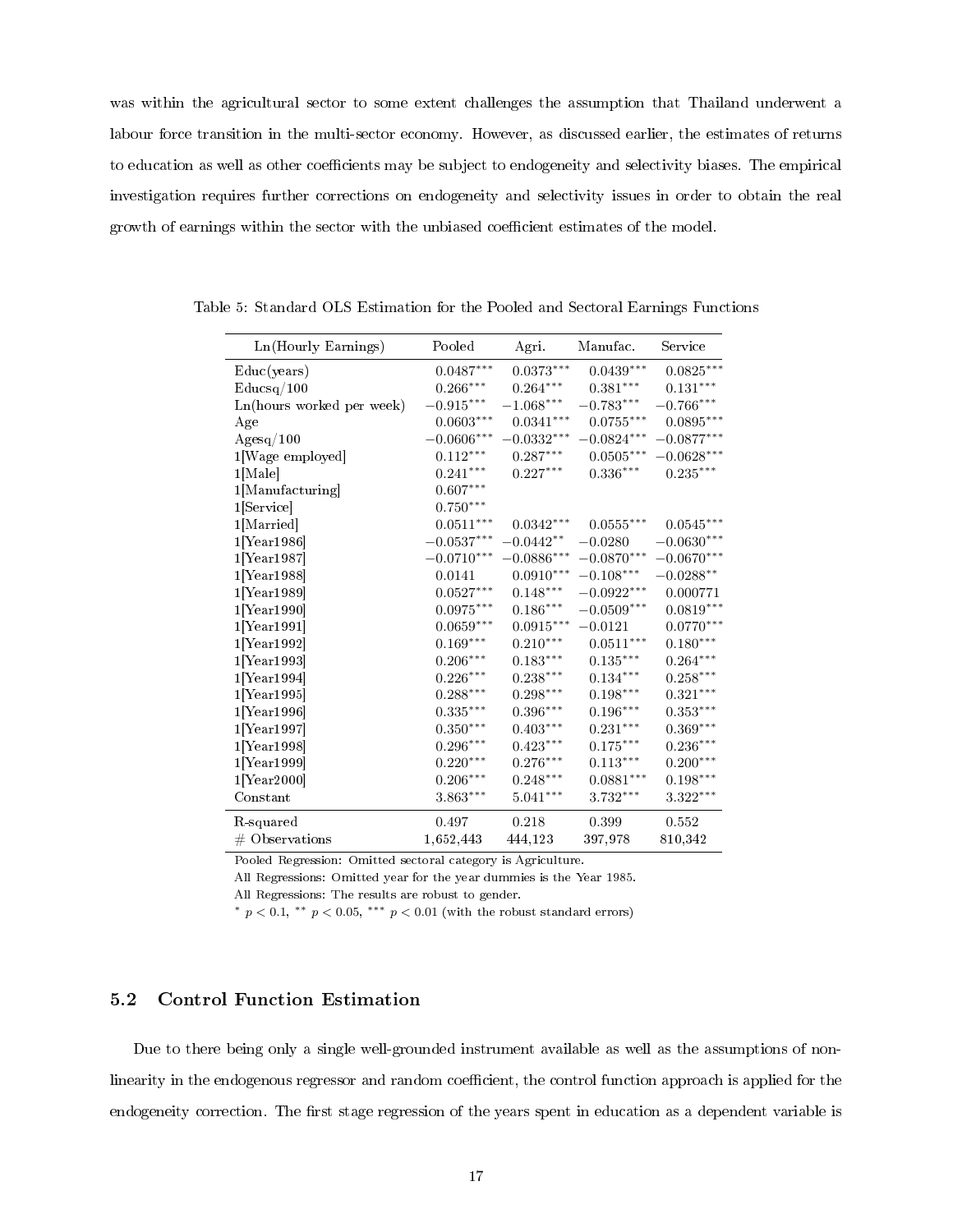shown in Table 6 on page 18. The first column shows the estimation for the pooled sample. The 1977 education policy reform signicantly increased educational attainment by 0.26 year on average. The population in the north region (the omitted category) spent fewer years in schooling relative to other regions. Ceteris paribus, people in cities had about one more year of schooling than those in rural areas. The coefficients on age variables imply that education increased slowly with age among the young population and declined with age among the old. In the separated sectoral estimation, the reform affected most those in agriculture, followed by manufacturing workers. Nonetheless, holding other things constant and controlling for time effects, the reform had negative effects on workers in the service sector. These could possibly be attributable to the fact that the reform affected population with less than six years of primary schooling while service workers had relatively higher education.

| Years of Education | Pooled                 | Agri.                  | Manufac.    | Service                 |
|--------------------|------------------------|------------------------|-------------|-------------------------|
| $1[1977$ Reform    | $0.263^{\ast\ast\ast}$ | $0.655***$             | $0.281***$  | $-0.342***$             |
| Age                | $0.0922***$            | $-0.106***$            | $0.0434***$ | $0.326***$              |
| $\rm{Agesq}/100$   | $-0.190***$            | $0.0646***$            | $-0.163***$ | $-0.503***$             |
| $1$ [Male]         | $0.556^{\ast\ast\ast}$ | $0.433***$             | $0.622***$  | $0.146***$              |
| 1 Municipality     | $0.948^{\ast\ast\ast}$ | $0.382^{\ast\ast\ast}$ | $0.942***$  | $1.088^{\ast\ast\ast}$  |
| 1 Northeast        | $0.488^{\ast\ast\ast}$ | $0.428***$             | 0.0426      | $0.290***$              |
| 1 South            | $0.282^{\ast\ast\ast}$ | $0.411***$             | $0.413***$  | $0.145***$              |
| 1 Central          | $0.257^{\ast\ast\ast}$ | $0.466^{\ast\ast\ast}$ | $0.709***$  | $-0.165^{\ast\ast\ast}$ |
| $1 $ Bangkok       | $0.831^{\ast\ast\ast}$ | $0.994***$             | $1.160***$  | $0.280***$              |
| 1 Manufacturing    | $0.317^{\ast\ast\ast}$ |                        |             |                         |
| 1 Service          | $2.456^{\ast\ast\ast}$ |                        |             |                         |
| Constant           | $8.746***$             | $6.611***$             | $8.399***$  | $11.73***$              |
| R squared          | 0.340                  | 0.200                  | 0.197       | 0.304                   |
| $#$ Observations   | 1,652,443              | 444,123                | 397,978     | 810,342                 |

Table 6: First Stage Regression of Educational Attainment

Pooled Regression: Omitted sectoral category is Agriculture.

All Regressions: Omitted region dummy is the North Region.

All Regressions: The results are robust to gender.

\*  $p < 0.1$ , \*\*  $p < 0.05$ , \*\*\*  $p < 0.01$  (with the robust standard errors)

By imposing linear restrictions on the error terms and the random coefficient of education, the residual from the first stage regression and its interaction with years of education are used as controls for the endogeneity of education. Table 7 on page 21 shows the OLS estimation incorporated with the controls of an endogenous choice of education. The control functions dramatically change the results of the estimation. In comparison to the standard OLS estimation, made using the pooled estimation in the first column, the returns to education become significantly concave. Holding other things constant and considering the coefficient estimates of sectoral dummy variables, workers in the manufacturing sector become the highest earners, and the earnings gap between those in agriculture and services drops signicantly. From the separated earnings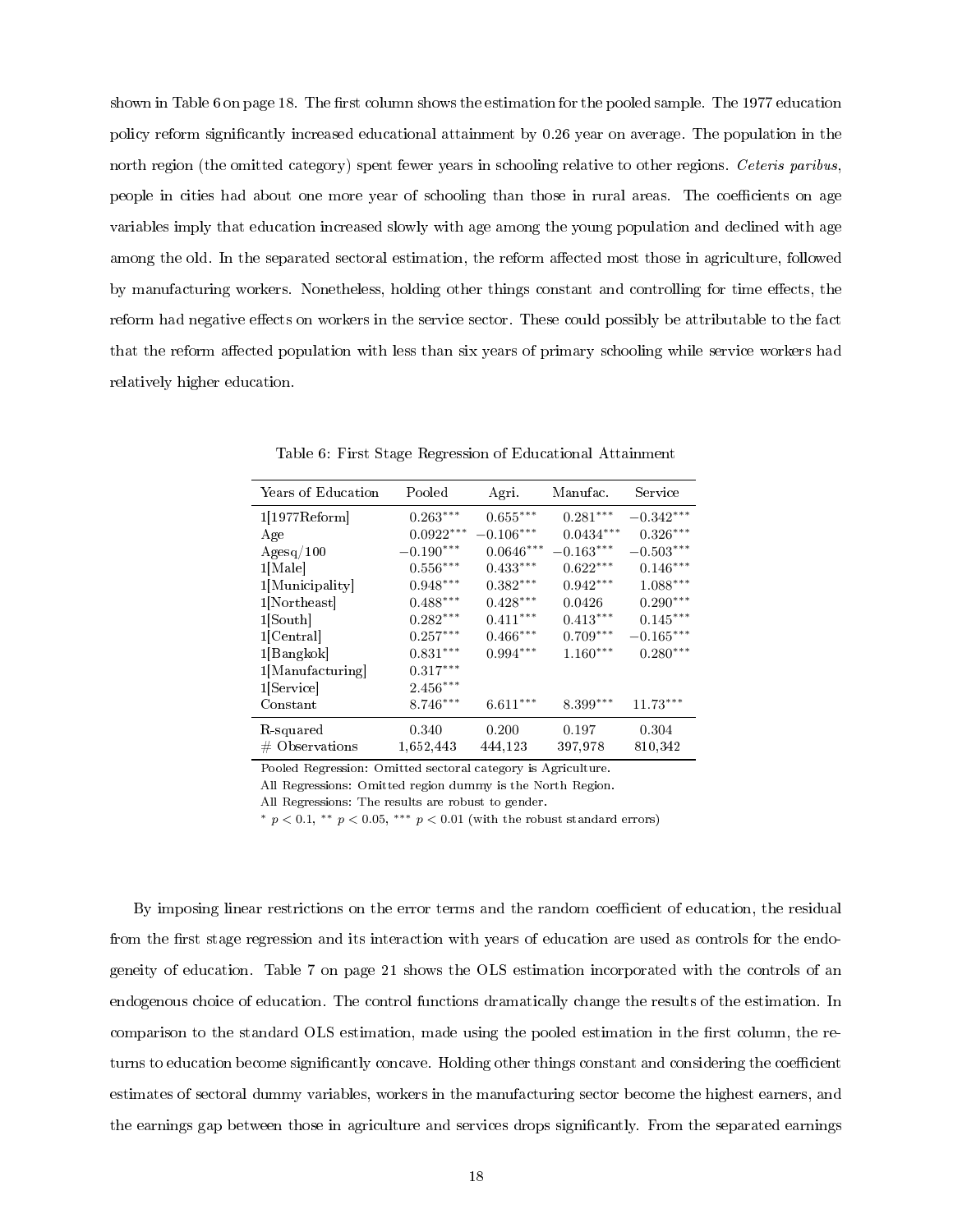estimations, the returns to education in agriculture and manufacturing convert to being significantly concave, while the convexity remains in the service sectors. The concavity in manufacturing possibly appears to be consistent with the expansion of the labour-intensive manufactured exports, which required mostly a lowand medium-skilled workforce. Nonetheless, the returns to education in all sectors are higher than those of the standard OLS for almost every level of education, except those that have attained the tertiary level of education in agriculture and manufacturing. The gap in returns to education between agricultural and manufacturing workers slightly narrows with years of education. The service sector yields higher returns to education than the agricultural sector for the working population who have attained higher than the primary level, while it only yields higher returns than manufacturing for workers who completed at least the lower secondary level. The age earnings profiles remain concave for agriculture and manufacturing.

The control function estimation suggests a significant downward bias for all sectors, as well as a convex bias for the agricultural and the manufacturing sectors, in the standard OLS estimates of the returns to education. These downward biases are in opposition to most of the IV literature on ability bias (Card, 1999). However, they are in line with the pseudo-panel estimation of returns to education in Thailand by Warunsiri and McNown (2009), which suggests the effects of the opportunity costs of education, meaning the more able workers have fewer years of education due to the higher opportunity costs. The concavity in returns to education in agriculture and manufacturing indicates that the opportunity costs were high for able workers up to the middle level of education, then dropped in compensation for higher returns for those with a higher level of education. Under the conditions that the 1977 education reform is a valid and informative instrument, the estimates are qualified subject to endogeneity. Furthermore, the coefficient estimates of the residual control function are negative, while those of the residual interacting with education are positive for all sectors. Garen (1984) interprets this as the "comparative advantage hypothesis" of Willis and Rosen  $(1979)$ . The negative effects on earnings of positive unobservables in the first stage regression decline as years of education increase. Moreover, these negative effects diminish faster in the manufacturing sector.<sup>6</sup>

On another important aspect of sectoral technological changes, after the endogeneity problem correction, the coefficient estimates on the year dummies (up to the year 1996, before the financial crisis) are approximately halved in all sectors and become negative for manufacturing. The negative rate of exogenous earnings growth in the advanced sector further raises the concerns about the relevance of the structural transformation in explaining the economy. Additionally, the substantial declines in the exogenous growth after controlling for human capital also continue to support the view that human capital accumulation appeared to make a major contribution to the development process.

<sup>6</sup>Further investigation reveals that the results of the concavity in returns to education is sensitive to the inclusion of the residual interacted education control function, underlying the interactions between unobserved heterogeneity and the endogenous explanatory variable. (The result is not shown here.)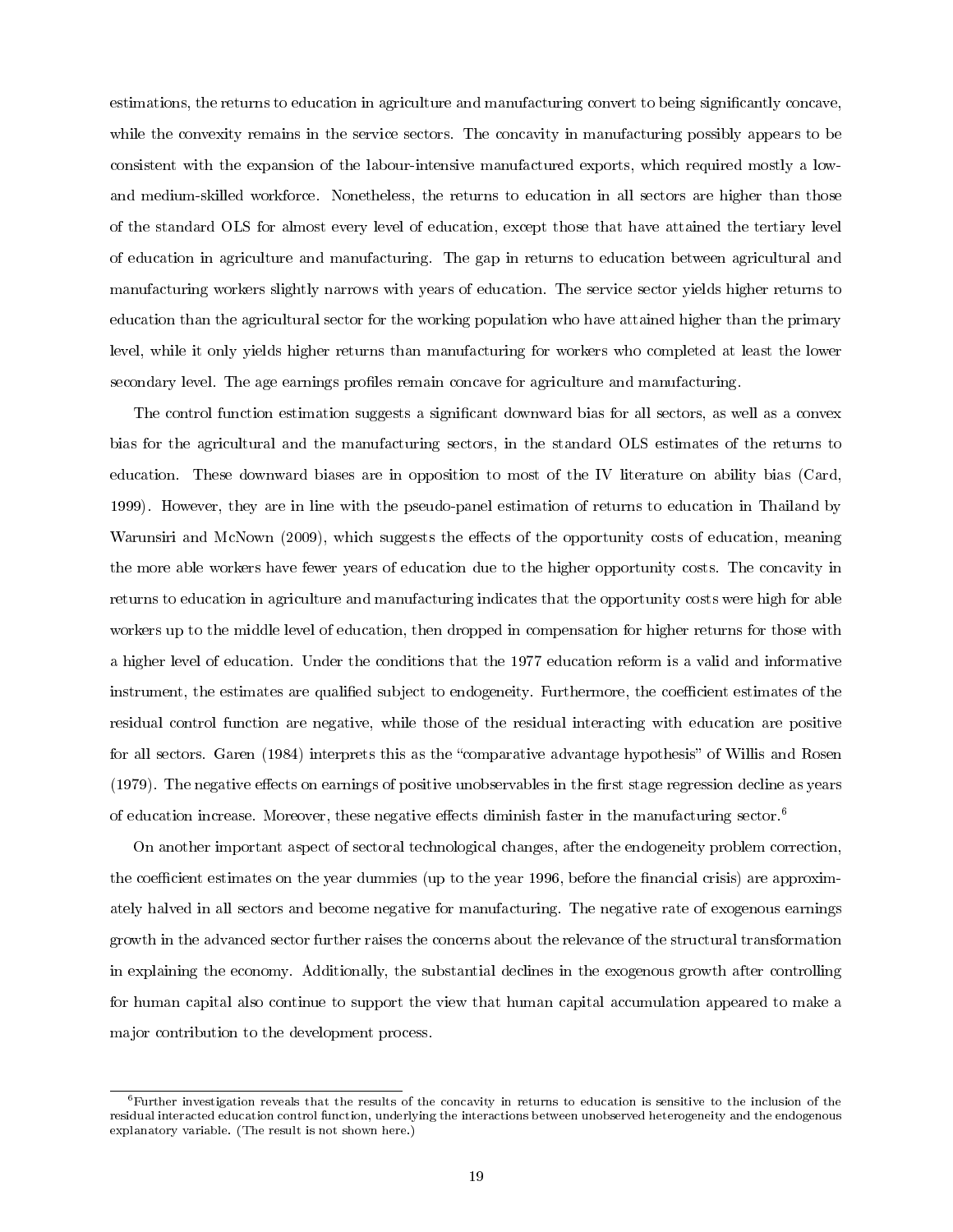#### 5.3 Multinomial Logit Model of Sectoral Choice

As the OLS estimates of the sectoral earnings model are estimated from the non-randomly selected samples, the examination of the relative importance of human capital accumulation against the within-sector technological progress to the economy further requires correction for the possible bias resulting from workers self-selecting their own sectors. Additionally, the sectoral selection implies the labour movement across the sector over the period, and thus, captures the effects of labour transition on economic growth. After the selectivity correction, if labour reallocation was the answer for the Thai economic development process, the exogenous growth in sectoral earnings would expected to be less significant and higher in the modern sectors. A multinomial logit model, capturing the sectoral optimisation process, is constructed for the selectivity correction, as well as to take the process of sectoral shifts into account. Table 9 on page 31 in the Appendix shows the maximum likelihood estimation of the multinomial logit model of sectoral choice, in which the based category is being without employment. The sectoral choice model is driven to a signicant degree by a non-linearity specification in human capital regressors. However, interpretation of the coefficient estimates is complicated in the multinomial logit model since marginal effects are not linear in the independent variables. In addition, the basic estimation of marginal effects does not apply to some of them (including years of education and age) as the squared terms are included in the model. The effects of years of education and age are presented alternatively in terms of the predicted probability of sorting oneself into each sector due to the variation in these two variables, holding other regressors at their mean values. Figure 2 on page 22 shows that as years of education increase, the predicted probabilities of being in agriculture and without job decline and that this is more signicant among female workers. The probability of being in the service sector rises substantially with years of education, while that of being in the manufacturing sector gradually rises with higher levels of educational attainment until reaching six years of schooling, which is equivalent to completion of primary education, then diminishes continually with more years of education. The age effects on the probability of being in each sector are shown in Figure 3 on page 23. The patterns are concave for both male and female workers in the manufacturing and the service sectors, and convex for the without employment category. The predicted probability of being in services is the highest among the three employment sectors and increases more rapidly for the middle-aged workers.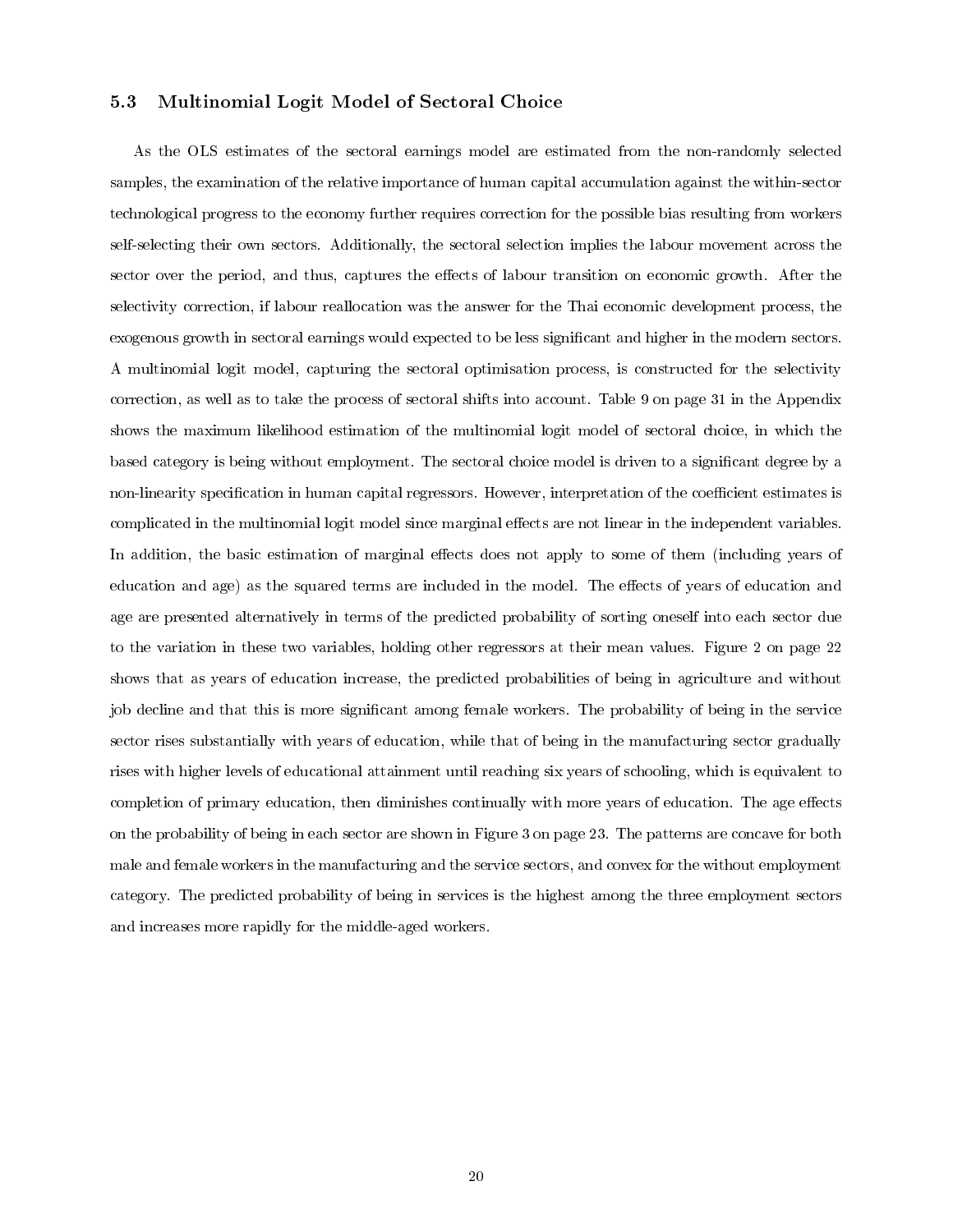| Pooled<br>Manufac.<br>Service<br>Agri.<br>$0.307***$<br>$0.444***$<br>$0.350***$<br>$0.563***$<br>Educ(years)<br>$-0.446***$<br>$-1.276***$<br>$-1.422***$<br>$0.0634*$<br>$\rm{Educsq}/100$<br>$-0.565***$<br>$-0.399***$<br>$-0.143***$<br>$-1.041***$<br>Ln(hours worked per week)<br>$0.0512***$<br>$0.0398***$<br>$0.0709***$<br>Age<br>$-0.0178***$<br>$-0.0587***$<br>$-0.0161***$<br>$\rm{Agesq}/100$<br>$-0.754***$<br>$-0.183***$<br>$0.403***$<br>$-0.0136$<br>1[Wage employed]<br>$0.208***$<br>$0.125***$<br>$0.104***$<br>$0.167***$<br>$1$ [Male]<br>$0.415***$<br>1[Manufacturing]<br>$0.0879***$<br>$1$ [Service]<br>$0.156***$<br>$0.0582***$<br>$0.207***$<br>1[Married]<br>$0.258***$<br>$-0.0829***$<br>$-0.0643***$<br>$-0.138***$<br>$-0.0921***$<br>$1$ [Year 1986]<br>$-0.124***$<br>$-0.148***$<br>$-0.163***$<br>$-0.149***$<br>$1$ [Year 1987]<br>$-0.0807***$<br>$-0.310***$<br>$-0.152***$<br>$1$ [Year 1988]<br>0.0158<br>$0.0450***$<br>$-0.298***$<br>$-0.143***$<br>$-0.0581***$<br>$1$ [Year 1989]<br>$-0.0654***$<br>$-0.0185***$<br>$0.0714***$<br>$-0.251***$<br>$1$ [Year 1990]<br>$-0.0631***$<br>$-0.0305**$<br>$-0.248***$<br>$1$ [Year 1991]<br>$-0.0342***$<br>$0.0558***$<br>$-0.189***$<br>$1$ [Year 1992]<br>0.0102<br>$0.0341***$<br>$0.0409***$<br>$-0.143***$<br>$1$ [Year 1993]<br>0.0115<br>$0.0423***$<br>$0.0416***$<br>$-0.159***$<br>$1$ [Year 1994]<br>$0.0868***$<br>$0.0944***$<br>$-0.125***$<br>$1$ [Year 1995]<br>$0.174***$<br>$0.116***$<br>$0.142***$<br>$-0.109***$<br>$1$ [Year 1996]<br>$0.131***$<br>$0.163***$<br>$-0.144***$<br>$0.129***$<br>$1$ [Year 1997]<br>$0.0208***$<br>$0.136***$<br>$-0.286***$<br>$1$ [Year1998]<br>$-0.156***$<br>$-0.0909***$<br>$-0.0334*$<br>$-0.450***$<br>$1$ [Year 1999]<br>$-0.0945***$<br>$-0.192***$<br>$-0.130***$<br>$-0.499***$<br>$1$ [Year2000]<br>$-0.275***$<br>Residual<br>$0.00964***$<br>Resid*Educ<br>$-0.357***$<br>Residual-Agri<br>$0.0173***$<br>ResidAgri*educ<br>$-0.444***$<br>Residual-Manu<br>$0.0208***$<br>ResidManu*educ<br>$-0.226***$<br>Residual-Serv<br>$0.00100***$<br>ResidServ*educ<br>$0.887***$<br>$1.673***$<br>$2.685***$<br>Constant<br>0.0800<br>0.510<br>0.224<br>0.493<br>0.570<br>R-squared<br>1,652,443<br>397,978<br>810,342<br>$#$ Observations<br>444,123 |                     |  |              |
|------------------------------------------------------------------------------------------------------------------------------------------------------------------------------------------------------------------------------------------------------------------------------------------------------------------------------------------------------------------------------------------------------------------------------------------------------------------------------------------------------------------------------------------------------------------------------------------------------------------------------------------------------------------------------------------------------------------------------------------------------------------------------------------------------------------------------------------------------------------------------------------------------------------------------------------------------------------------------------------------------------------------------------------------------------------------------------------------------------------------------------------------------------------------------------------------------------------------------------------------------------------------------------------------------------------------------------------------------------------------------------------------------------------------------------------------------------------------------------------------------------------------------------------------------------------------------------------------------------------------------------------------------------------------------------------------------------------------------------------------------------------------------------------------------------------------------------------------------------------------------------------------------------------------------------------------------------------------------------------------------------------------------------------------------------------------------------------------------------------------------------------------------------------------------------------------------------------------------------------------------------------------------------------------------------------|---------------------|--|--------------|
|                                                                                                                                                                                                                                                                                                                                                                                                                                                                                                                                                                                                                                                                                                                                                                                                                                                                                                                                                                                                                                                                                                                                                                                                                                                                                                                                                                                                                                                                                                                                                                                                                                                                                                                                                                                                                                                                                                                                                                                                                                                                                                                                                                                                                                                                                                                  | Ln(Hourly Earnings) |  |              |
|                                                                                                                                                                                                                                                                                                                                                                                                                                                                                                                                                                                                                                                                                                                                                                                                                                                                                                                                                                                                                                                                                                                                                                                                                                                                                                                                                                                                                                                                                                                                                                                                                                                                                                                                                                                                                                                                                                                                                                                                                                                                                                                                                                                                                                                                                                                  |                     |  |              |
|                                                                                                                                                                                                                                                                                                                                                                                                                                                                                                                                                                                                                                                                                                                                                                                                                                                                                                                                                                                                                                                                                                                                                                                                                                                                                                                                                                                                                                                                                                                                                                                                                                                                                                                                                                                                                                                                                                                                                                                                                                                                                                                                                                                                                                                                                                                  |                     |  |              |
|                                                                                                                                                                                                                                                                                                                                                                                                                                                                                                                                                                                                                                                                                                                                                                                                                                                                                                                                                                                                                                                                                                                                                                                                                                                                                                                                                                                                                                                                                                                                                                                                                                                                                                                                                                                                                                                                                                                                                                                                                                                                                                                                                                                                                                                                                                                  |                     |  |              |
|                                                                                                                                                                                                                                                                                                                                                                                                                                                                                                                                                                                                                                                                                                                                                                                                                                                                                                                                                                                                                                                                                                                                                                                                                                                                                                                                                                                                                                                                                                                                                                                                                                                                                                                                                                                                                                                                                                                                                                                                                                                                                                                                                                                                                                                                                                                  |                     |  | $0.00941***$ |
|                                                                                                                                                                                                                                                                                                                                                                                                                                                                                                                                                                                                                                                                                                                                                                                                                                                                                                                                                                                                                                                                                                                                                                                                                                                                                                                                                                                                                                                                                                                                                                                                                                                                                                                                                                                                                                                                                                                                                                                                                                                                                                                                                                                                                                                                                                                  |                     |  | $0.0315***$  |
|                                                                                                                                                                                                                                                                                                                                                                                                                                                                                                                                                                                                                                                                                                                                                                                                                                                                                                                                                                                                                                                                                                                                                                                                                                                                                                                                                                                                                                                                                                                                                                                                                                                                                                                                                                                                                                                                                                                                                                                                                                                                                                                                                                                                                                                                                                                  |                     |  |              |
|                                                                                                                                                                                                                                                                                                                                                                                                                                                                                                                                                                                                                                                                                                                                                                                                                                                                                                                                                                                                                                                                                                                                                                                                                                                                                                                                                                                                                                                                                                                                                                                                                                                                                                                                                                                                                                                                                                                                                                                                                                                                                                                                                                                                                                                                                                                  |                     |  |              |
|                                                                                                                                                                                                                                                                                                                                                                                                                                                                                                                                                                                                                                                                                                                                                                                                                                                                                                                                                                                                                                                                                                                                                                                                                                                                                                                                                                                                                                                                                                                                                                                                                                                                                                                                                                                                                                                                                                                                                                                                                                                                                                                                                                                                                                                                                                                  |                     |  |              |
|                                                                                                                                                                                                                                                                                                                                                                                                                                                                                                                                                                                                                                                                                                                                                                                                                                                                                                                                                                                                                                                                                                                                                                                                                                                                                                                                                                                                                                                                                                                                                                                                                                                                                                                                                                                                                                                                                                                                                                                                                                                                                                                                                                                                                                                                                                                  |                     |  |              |
|                                                                                                                                                                                                                                                                                                                                                                                                                                                                                                                                                                                                                                                                                                                                                                                                                                                                                                                                                                                                                                                                                                                                                                                                                                                                                                                                                                                                                                                                                                                                                                                                                                                                                                                                                                                                                                                                                                                                                                                                                                                                                                                                                                                                                                                                                                                  |                     |  |              |
|                                                                                                                                                                                                                                                                                                                                                                                                                                                                                                                                                                                                                                                                                                                                                                                                                                                                                                                                                                                                                                                                                                                                                                                                                                                                                                                                                                                                                                                                                                                                                                                                                                                                                                                                                                                                                                                                                                                                                                                                                                                                                                                                                                                                                                                                                                                  |                     |  |              |
|                                                                                                                                                                                                                                                                                                                                                                                                                                                                                                                                                                                                                                                                                                                                                                                                                                                                                                                                                                                                                                                                                                                                                                                                                                                                                                                                                                                                                                                                                                                                                                                                                                                                                                                                                                                                                                                                                                                                                                                                                                                                                                                                                                                                                                                                                                                  |                     |  |              |
|                                                                                                                                                                                                                                                                                                                                                                                                                                                                                                                                                                                                                                                                                                                                                                                                                                                                                                                                                                                                                                                                                                                                                                                                                                                                                                                                                                                                                                                                                                                                                                                                                                                                                                                                                                                                                                                                                                                                                                                                                                                                                                                                                                                                                                                                                                                  |                     |  |              |
|                                                                                                                                                                                                                                                                                                                                                                                                                                                                                                                                                                                                                                                                                                                                                                                                                                                                                                                                                                                                                                                                                                                                                                                                                                                                                                                                                                                                                                                                                                                                                                                                                                                                                                                                                                                                                                                                                                                                                                                                                                                                                                                                                                                                                                                                                                                  |                     |  |              |
|                                                                                                                                                                                                                                                                                                                                                                                                                                                                                                                                                                                                                                                                                                                                                                                                                                                                                                                                                                                                                                                                                                                                                                                                                                                                                                                                                                                                                                                                                                                                                                                                                                                                                                                                                                                                                                                                                                                                                                                                                                                                                                                                                                                                                                                                                                                  |                     |  |              |
|                                                                                                                                                                                                                                                                                                                                                                                                                                                                                                                                                                                                                                                                                                                                                                                                                                                                                                                                                                                                                                                                                                                                                                                                                                                                                                                                                                                                                                                                                                                                                                                                                                                                                                                                                                                                                                                                                                                                                                                                                                                                                                                                                                                                                                                                                                                  |                     |  | $-0.0806***$ |
|                                                                                                                                                                                                                                                                                                                                                                                                                                                                                                                                                                                                                                                                                                                                                                                                                                                                                                                                                                                                                                                                                                                                                                                                                                                                                                                                                                                                                                                                                                                                                                                                                                                                                                                                                                                                                                                                                                                                                                                                                                                                                                                                                                                                                                                                                                                  |                     |  |              |
|                                                                                                                                                                                                                                                                                                                                                                                                                                                                                                                                                                                                                                                                                                                                                                                                                                                                                                                                                                                                                                                                                                                                                                                                                                                                                                                                                                                                                                                                                                                                                                                                                                                                                                                                                                                                                                                                                                                                                                                                                                                                                                                                                                                                                                                                                                                  |                     |  |              |
|                                                                                                                                                                                                                                                                                                                                                                                                                                                                                                                                                                                                                                                                                                                                                                                                                                                                                                                                                                                                                                                                                                                                                                                                                                                                                                                                                                                                                                                                                                                                                                                                                                                                                                                                                                                                                                                                                                                                                                                                                                                                                                                                                                                                                                                                                                                  |                     |  | $0.0324***$  |
|                                                                                                                                                                                                                                                                                                                                                                                                                                                                                                                                                                                                                                                                                                                                                                                                                                                                                                                                                                                                                                                                                                                                                                                                                                                                                                                                                                                                                                                                                                                                                                                                                                                                                                                                                                                                                                                                                                                                                                                                                                                                                                                                                                                                                                                                                                                  |                     |  | $0.0949***$  |
|                                                                                                                                                                                                                                                                                                                                                                                                                                                                                                                                                                                                                                                                                                                                                                                                                                                                                                                                                                                                                                                                                                                                                                                                                                                                                                                                                                                                                                                                                                                                                                                                                                                                                                                                                                                                                                                                                                                                                                                                                                                                                                                                                                                                                                                                                                                  |                     |  |              |
|                                                                                                                                                                                                                                                                                                                                                                                                                                                                                                                                                                                                                                                                                                                                                                                                                                                                                                                                                                                                                                                                                                                                                                                                                                                                                                                                                                                                                                                                                                                                                                                                                                                                                                                                                                                                                                                                                                                                                                                                                                                                                                                                                                                                                                                                                                                  |                     |  |              |
|                                                                                                                                                                                                                                                                                                                                                                                                                                                                                                                                                                                                                                                                                                                                                                                                                                                                                                                                                                                                                                                                                                                                                                                                                                                                                                                                                                                                                                                                                                                                                                                                                                                                                                                                                                                                                                                                                                                                                                                                                                                                                                                                                                                                                                                                                                                  |                     |  | $-0.0893***$ |
|                                                                                                                                                                                                                                                                                                                                                                                                                                                                                                                                                                                                                                                                                                                                                                                                                                                                                                                                                                                                                                                                                                                                                                                                                                                                                                                                                                                                                                                                                                                                                                                                                                                                                                                                                                                                                                                                                                                                                                                                                                                                                                                                                                                                                                                                                                                  |                     |  |              |
|                                                                                                                                                                                                                                                                                                                                                                                                                                                                                                                                                                                                                                                                                                                                                                                                                                                                                                                                                                                                                                                                                                                                                                                                                                                                                                                                                                                                                                                                                                                                                                                                                                                                                                                                                                                                                                                                                                                                                                                                                                                                                                                                                                                                                                                                                                                  |                     |  |              |
|                                                                                                                                                                                                                                                                                                                                                                                                                                                                                                                                                                                                                                                                                                                                                                                                                                                                                                                                                                                                                                                                                                                                                                                                                                                                                                                                                                                                                                                                                                                                                                                                                                                                                                                                                                                                                                                                                                                                                                                                                                                                                                                                                                                                                                                                                                                  |                     |  |              |
|                                                                                                                                                                                                                                                                                                                                                                                                                                                                                                                                                                                                                                                                                                                                                                                                                                                                                                                                                                                                                                                                                                                                                                                                                                                                                                                                                                                                                                                                                                                                                                                                                                                                                                                                                                                                                                                                                                                                                                                                                                                                                                                                                                                                                                                                                                                  |                     |  |              |
|                                                                                                                                                                                                                                                                                                                                                                                                                                                                                                                                                                                                                                                                                                                                                                                                                                                                                                                                                                                                                                                                                                                                                                                                                                                                                                                                                                                                                                                                                                                                                                                                                                                                                                                                                                                                                                                                                                                                                                                                                                                                                                                                                                                                                                                                                                                  |                     |  |              |
|                                                                                                                                                                                                                                                                                                                                                                                                                                                                                                                                                                                                                                                                                                                                                                                                                                                                                                                                                                                                                                                                                                                                                                                                                                                                                                                                                                                                                                                                                                                                                                                                                                                                                                                                                                                                                                                                                                                                                                                                                                                                                                                                                                                                                                                                                                                  |                     |  |              |
|                                                                                                                                                                                                                                                                                                                                                                                                                                                                                                                                                                                                                                                                                                                                                                                                                                                                                                                                                                                                                                                                                                                                                                                                                                                                                                                                                                                                                                                                                                                                                                                                                                                                                                                                                                                                                                                                                                                                                                                                                                                                                                                                                                                                                                                                                                                  |                     |  |              |
|                                                                                                                                                                                                                                                                                                                                                                                                                                                                                                                                                                                                                                                                                                                                                                                                                                                                                                                                                                                                                                                                                                                                                                                                                                                                                                                                                                                                                                                                                                                                                                                                                                                                                                                                                                                                                                                                                                                                                                                                                                                                                                                                                                                                                                                                                                                  |                     |  |              |
|                                                                                                                                                                                                                                                                                                                                                                                                                                                                                                                                                                                                                                                                                                                                                                                                                                                                                                                                                                                                                                                                                                                                                                                                                                                                                                                                                                                                                                                                                                                                                                                                                                                                                                                                                                                                                                                                                                                                                                                                                                                                                                                                                                                                                                                                                                                  |                     |  |              |
|                                                                                                                                                                                                                                                                                                                                                                                                                                                                                                                                                                                                                                                                                                                                                                                                                                                                                                                                                                                                                                                                                                                                                                                                                                                                                                                                                                                                                                                                                                                                                                                                                                                                                                                                                                                                                                                                                                                                                                                                                                                                                                                                                                                                                                                                                                                  |                     |  |              |
|                                                                                                                                                                                                                                                                                                                                                                                                                                                                                                                                                                                                                                                                                                                                                                                                                                                                                                                                                                                                                                                                                                                                                                                                                                                                                                                                                                                                                                                                                                                                                                                                                                                                                                                                                                                                                                                                                                                                                                                                                                                                                                                                                                                                                                                                                                                  |                     |  |              |
|                                                                                                                                                                                                                                                                                                                                                                                                                                                                                                                                                                                                                                                                                                                                                                                                                                                                                                                                                                                                                                                                                                                                                                                                                                                                                                                                                                                                                                                                                                                                                                                                                                                                                                                                                                                                                                                                                                                                                                                                                                                                                                                                                                                                                                                                                                                  |                     |  |              |
|                                                                                                                                                                                                                                                                                                                                                                                                                                                                                                                                                                                                                                                                                                                                                                                                                                                                                                                                                                                                                                                                                                                                                                                                                                                                                                                                                                                                                                                                                                                                                                                                                                                                                                                                                                                                                                                                                                                                                                                                                                                                                                                                                                                                                                                                                                                  |                     |  |              |

Table 7: Control Function Estimation for the Pooled and Sectoral Earnings Functions

Pooled Regression: Omitted sectoral category is Agriculture.

All Regressions: Omitted year for the year dummies is the Year 1985. Residual terms denote the residual controls.

Resid\*Educ terms denote the residuals' interaction with education.

All Regressions: The results are robust to gender.

\*  $p < 0.1$ , \*\*  $p < 0.05$ , \*\*\*  $p < 0.01$  (with the robust standard errors)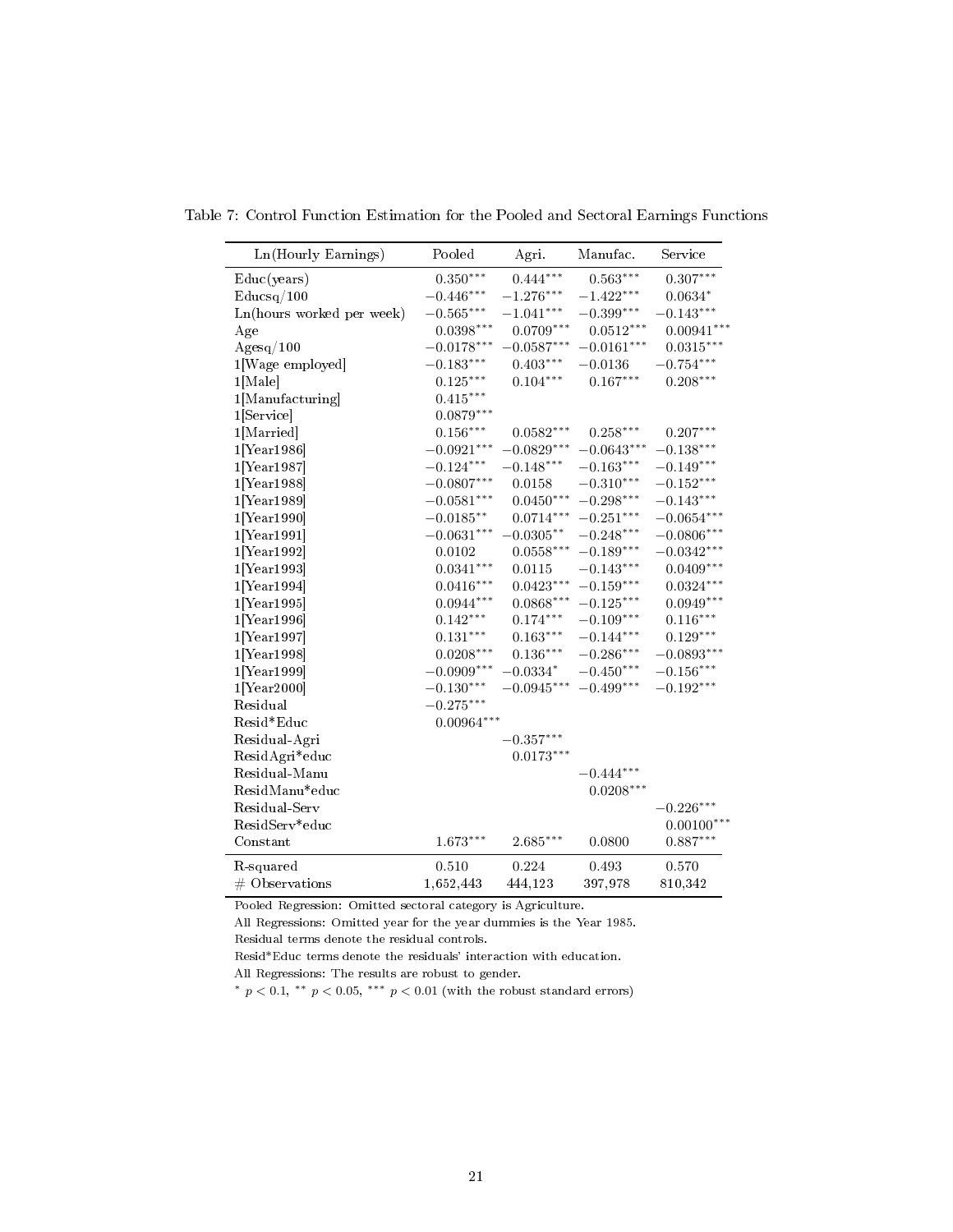Figure 2: Effects of Education on the Predicted Probability of the Sectoral Choices



(a) Predicted Probability for the Pooled Sample



(b) Predicted Probability for Male Workers



(c) Predicted Probability for Female Workers

Notes: The service sector comprises of heterogeneous activities ranging from government and banking employment to retail trading and personal services.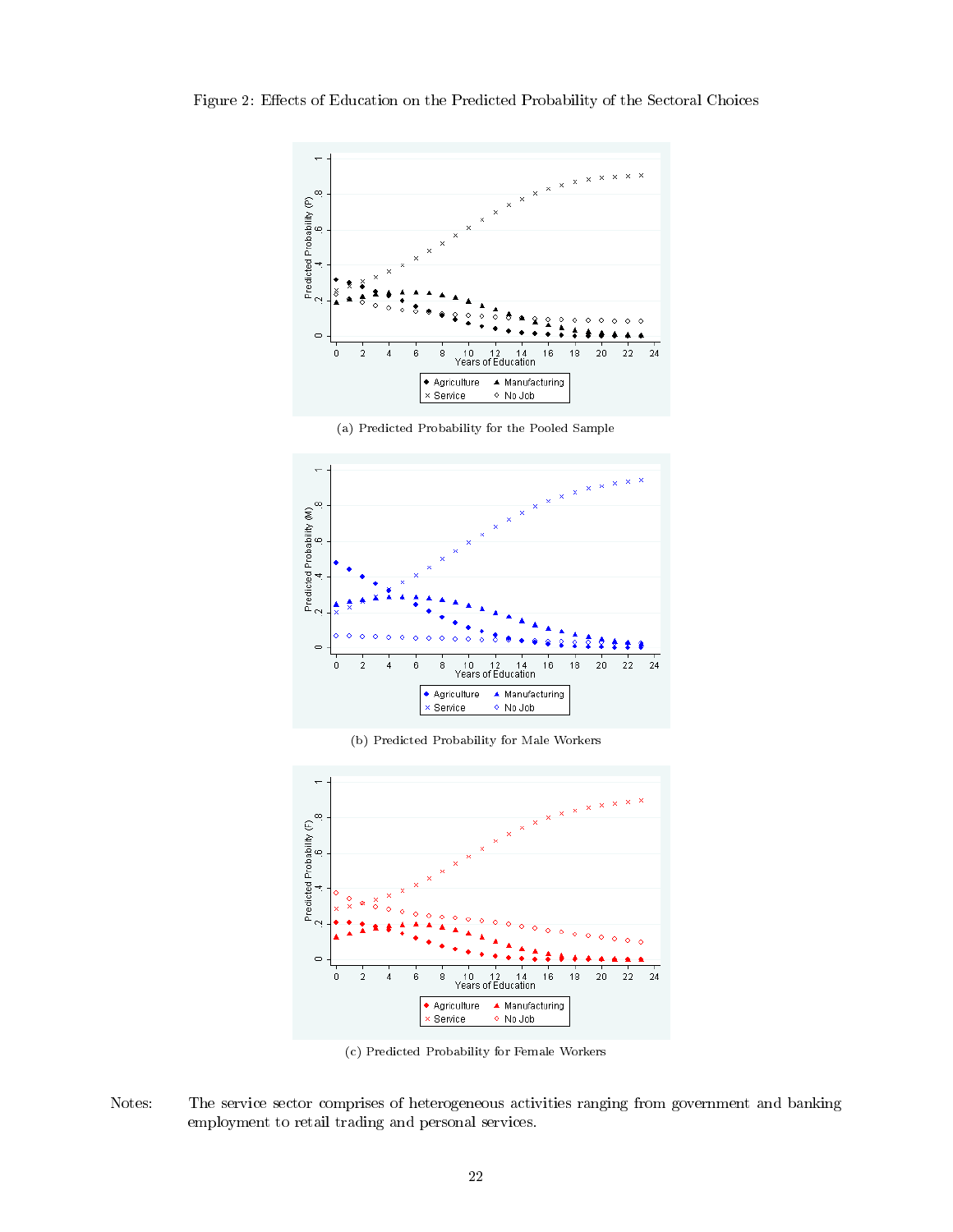

Figure 3: Effects of Age on the Predicted Probability of the Sectoral Choices

(a) Predicted Probability for the Pooled Sample



(b) Predicted Probability for the Pooled Sample



(c) Predicted Probability for the Pooled Sample

Notes: The service sector comprises of heterogeneous activities ranging from government and banking employment to retail trading and personal services.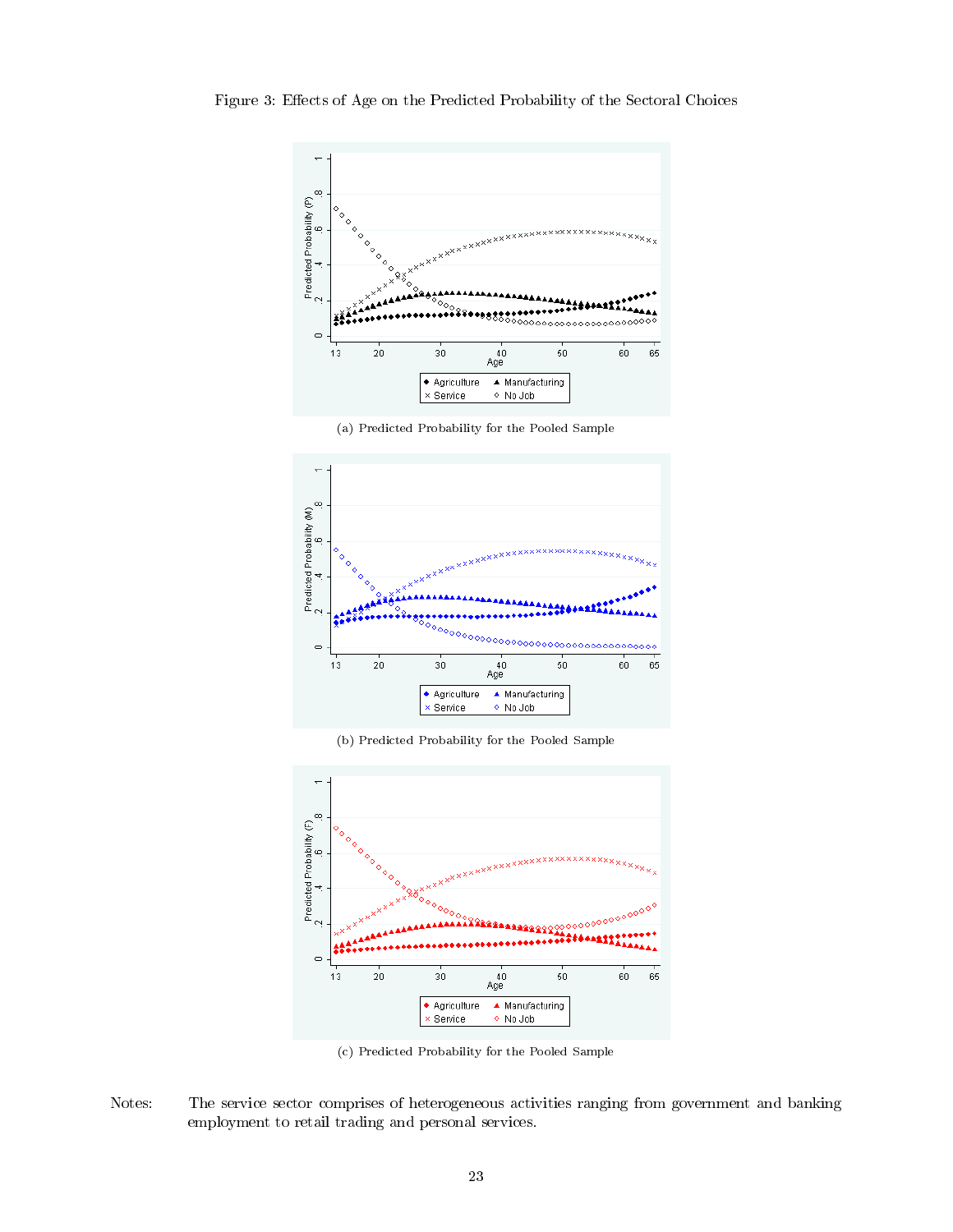#### 5.4 The Final Estimation Model of Sectoral Earnings

The sectoral earnings model with selectivity correction after the multinomial logit estimation follows the method of Lee (1983) as discussed previously. The selectivity bias correction terms are formulated from the standard normal transformed marginal distributions and the marginal distributions of the error terms from the sectoral choice model. The marginal distribution of the error terms is obtained from the probability of sorting into a sector (Equation (10)). The correction terms are calculated separately for each sectoral earnings equation.

The second, third, and fourth columns of Table 8 on page 25 show the sectoral earnings model with corrections for both endogeneity of education and sectoral selection.<sup>7</sup> In comparison to the OLS estimation with the endogeneity correction, the returns to education in all sectors decline, however they remain significantly higher than the standard OLS estimation. The concavity remains in agriculture and manufacturing, while the education-earnings profile in services continues to be convex. The selection process exhibits biased estimates of the returns to education in the standard OLS and the OLS with the endogeneity correction, relatively more for lower educational levels. The coefficients of the selectivity correction terms are significantly negative in the sectoral earnings model for the manufacturing and the service sectors, but appear positive in the case of agriculture. The unobserved productive ability (in the outcome earnings equation) is therefore negatively correlated with the unobservables in the sectoral selection process for agricultural workers, and positively correlated with those in the other two sectors. This implies that agricultural workers would earn less than those in non-agricultural sectors had they migrated into these sectors. The opposite holds for nonagricultural workers had they been in the agricultural sector, with the coefficient of the selectivity correction term in services being of the greatest magnitude.

While the concavity in returns to education remains, the selectivity correction suggests downward bias when allowing for endogeneity. The effect of human capital accumulation to the economy continues to be relatively significant. The objective of the selectivity correction is also to examine whether the sectoral selection process explained the economic growth in Thailand. Most interestingly, after all controls for human capital and other observed characteristics as well as the sectoral shifts had been carried out, the exogenous growth in the sectoral earnings remains different across sectors and less substantial. This is of crucial importance. The service sector became the highest earnings growth sector. Moreover, the exogenous rises in agricultural earnings were higher than those of manufacturing sector (of which the exogenous earnings growth was negative). Ceteris paribus, earnings increased nearly 2.08 per cent per annum in agriculture and 2.84 per cent per annum in services by 1996 which was the year before the financial crisis. Meanwhile, in spite of the higher sectoral returns to education, the manufacturing sector attained an exogenous negative

<sup>&</sup>lt;sup>7</sup>In order to allow a direct comparison of the selectivity bias from the standard OLS estimation, the econometric results for the estimation of the model with only the correction of selectivity are provided in Table 10 on page 32 in the Appendix.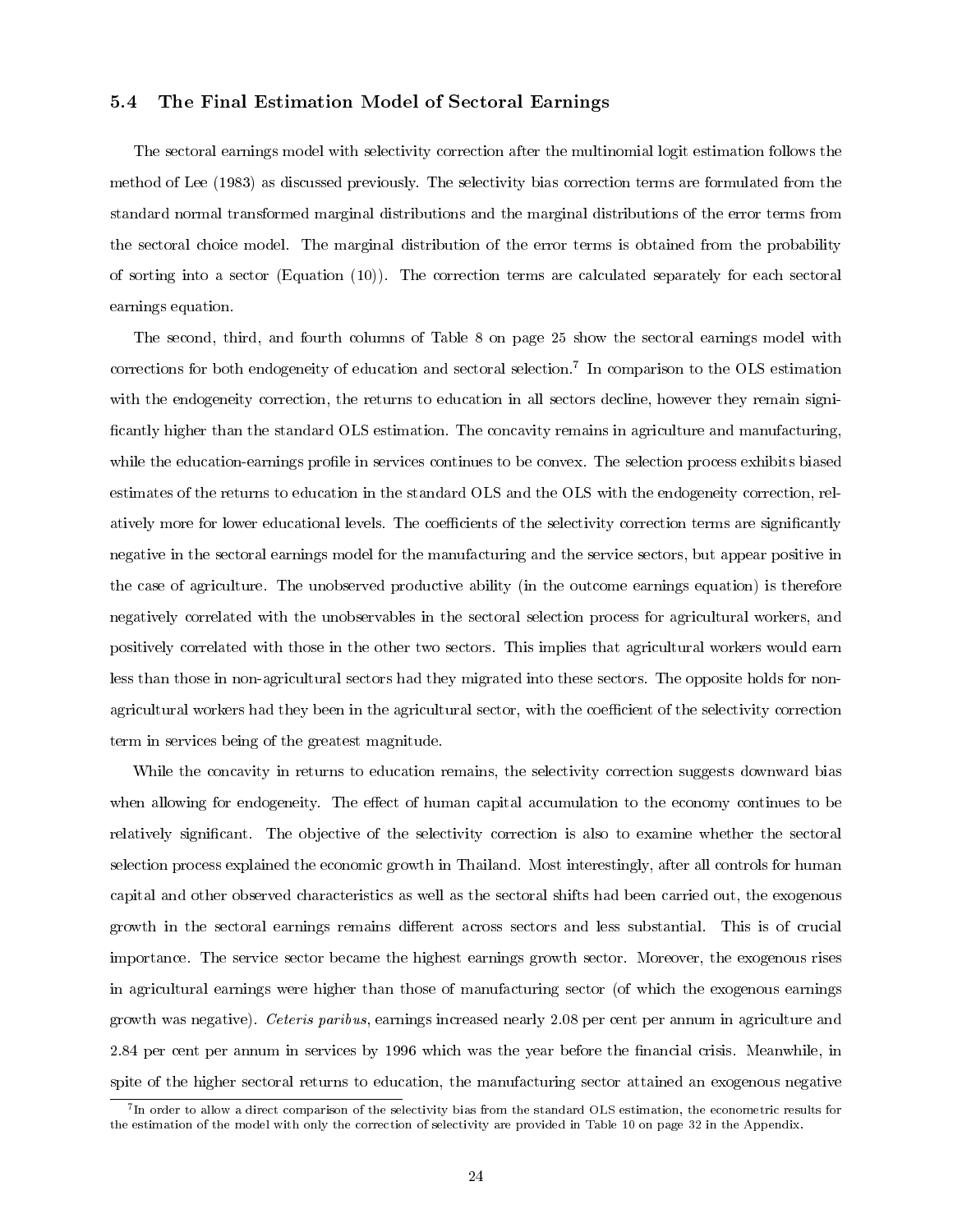growth in earnings of 1.17 per cent per annum over the same period. These results contradict the importance of the multi-sector economic structural changes to the development process of Thailand. While the relevance of within-sector technological progress is still ambiguous, the human capital accumulation process become of attention as it had predominantly explained the earnings growth in all sectors.

| Ln(Hourly Earnings)       | Pooled                 | Agri.                  | Manufac.     | Service      |
|---------------------------|------------------------|------------------------|--------------|--------------|
| Educ(years)               | $0.268***$             | $0.333***$             | $0.479***$   | $0.119***$   |
| Educsq/100                | $-0.339***$            | $-1.241***$            | $-1.112***$  | $0.158***$   |
| Ln(hours worked per week) | $-0.643***$            | $-1.037***$            | $-0.452***$  | $-0.589***$  |
| Age                       | $0.0422***$            | $0.0650***$            | $0.0501***$  | $0.0434***$  |
| Agesq/100                 | $-0.0245***$           | $-0.0545***$           | $-0.0182***$ | $-0.0300***$ |
| 1[Wage employed]          | $-0.181***$            | $0.347***$             | $-0.257***$  | $-0.411***$  |
| $1[\text{Male}]$          | $0.201***$             | $0.272***$             | $0.167***$   | $0.246***$   |
| 1[Manufacturing]          | $0.925^{\ast\ast\ast}$ |                        |              |              |
| 1[Service]                | $0.765***$             |                        |              |              |
| 1[Married]                | $0.131***$             | $0.0461***$            | $0.229***$   | $0.135***$   |
| $1$ [Year 1986]           | $-0.0817***$           | $-0.0658***$           | $-0.0598***$ | $-0.0854***$ |
| $1$ [Year1987]            | $-0.108***$            | $-0.124***$            | $-0.150***$  | $-0.0856***$ |
| $1$ [Year 1988]           | $-0.0529***$           | $0.0415***$            | $-0.277***$  | $-0.0530***$ |
| $1$ [Year 1989]           | $-0.0242***$           | $0.0835***$            | $-0.280***$  | $-0.0200*$   |
| $1$ [Year1990]            | 0.00867                | $0.103***$             | $-0.254***$  | $0.0649***$  |
| $1$ [Year1991]            | $-0.0350***$           | 0.000635               | $-0.251***$  | $0.0530***$  |
| 1[Year1992]               | $0.0460***$            | $0.0977***$            | $-0.195***$  | $0.151***$   |
| $1$ [Year1993]            | $0.0725***$            | $0.0571***$            | $-0.145***$  | $0.222***$   |
| $1$ [Year1994]            | $0.0792***$            | $0.0871***$            | $-0.165***$  | $0.219***$   |
| $1$ [Year 1995]           | $0.132***$             | $0.135***$             | $-0.140***$  | $0.280***$   |
| $1$ [Year 1996]           | $0.177***$             | $0.226***$             | $-0.129***$  | $0.308***$   |
| $1$ [Year 1997]           | $0.174***$             | $0.215***$             | $-0.150***$  | $0.321***$   |
| $1$ [Year1998]            | $0.0863***$            | $0.212***$             | $-0.260***$  | $0.166***$   |
| $1$ [Year1999]            | $-0.0134$              | $0.0539**$             | $-0.402***$  | $0.117***$   |
| $1$ [Year2000]            | $-0.0443***$           | 0.00851                | $-0.452***$  | $0.111***$   |
| Lee Agri                  | $0.269***$             | $0.257***$             |              |              |
| Lee-Manu                  | $-0.145***$            |                        | $-0.258***$  |              |
| Lee-Serv                  | $-0.208***$            |                        |              | $-0.382***$  |
| Residual                  | $-0.209***$            |                        |              |              |
| Resid*Educ                | $0.00840***$           |                        |              |              |
| Residual-Agri             |                        | $-0.254***$            |              |              |
| ResidAgri*educ            |                        | $0.0151***$            |              |              |
| Residual-Manu             |                        |                        | $-0.386***$  |              |
| ResidManu*educ            |                        |                        | $0.0193***$  |              |
| Residual Serv             |                        |                        |              | $-0.0704***$ |
| ResidServ*educ            |                        |                        |              | $-0.000215$  |
| Constant                  | $2.024***$             | $2.944^{\ast\ast\ast}$ | $1.227***$   | $3.724***$   |
| R-squared                 | 0.516                  | 0.229                  | 0.495        | 0.577        |
| $#$ Observations          | 1,652,443              | 444,123                | 397,978      | 810,342      |

Table 8: Endogeneity and Selectivity Correction for the Pooled and Sectoral Earnings Functions

Pooled Regression: Omitted sectoral category is Agriculture.

All Regressions: Omitted year for the year dummies is the Year 1985.

Residual terms denote the residual controls.

Resid\*Educ terms denote the residuals' interaction with education.

Lee terms denote the selectivity correction terms.

All Regressions: The results are robust to gender.

\*  $p < 0.1$ , \*\*  $p < 0.05$ , \*\*\*  $p < 0.01$  (with the robust standard errors)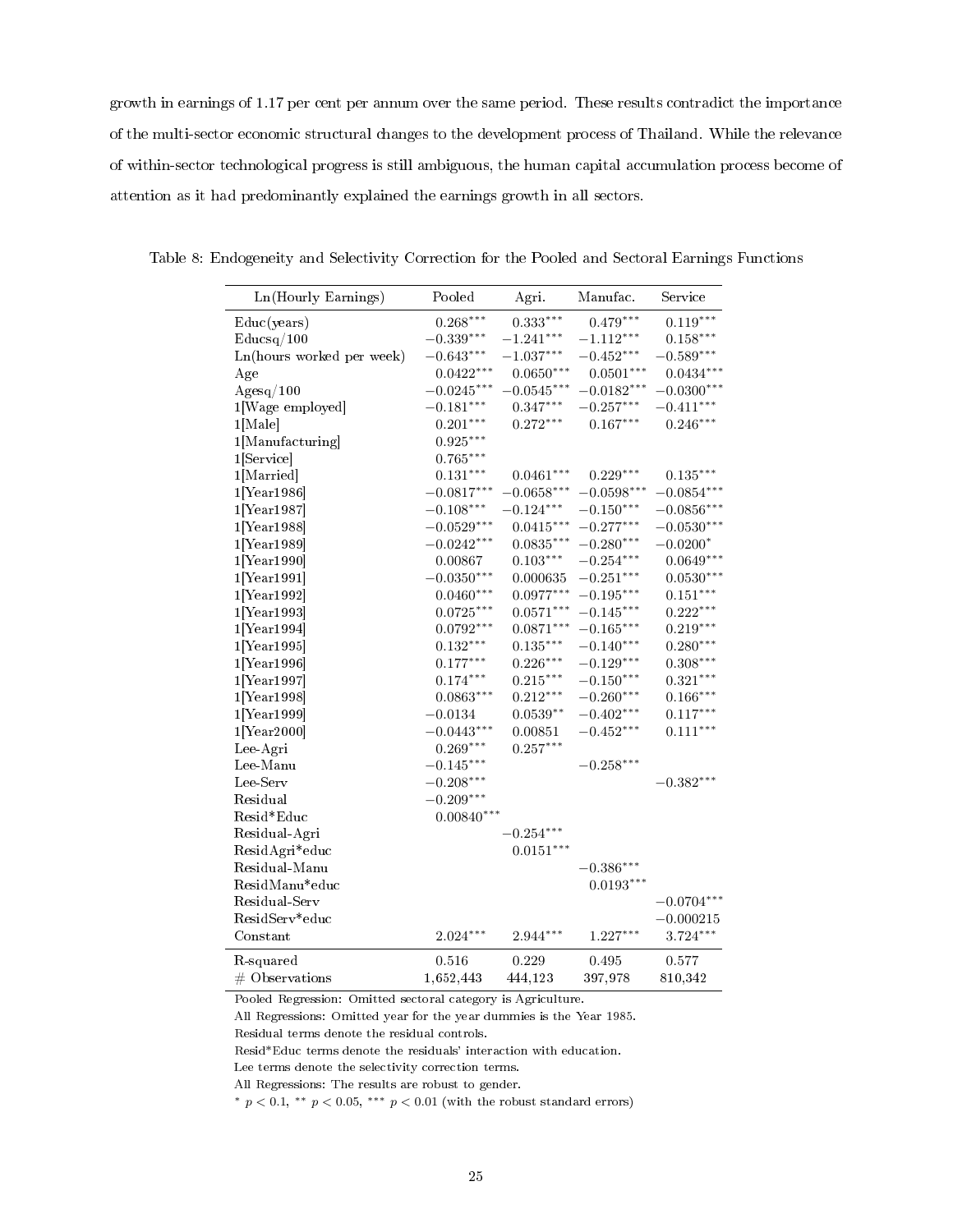#### 6 Conclusion

To conclude, the paper has examined the major sources of economic growth in Thailand during the period of industrialisation - the Solow technological progress; the Lewis sectoral reallocation; and the human capital accumulation - by exploiting the connection between the macroeconomic evidence and the labour market outcomes. The sectoral earnings model obtained from the human capital-augmented sectoral production is used as a test based on the micro-level data from the national Labour Force Survey during the period 1985-2000. With this approach, the analysis initially takes into account both the effects of labour reallocation on and the relative importance of the inter- and intra-sectoral differences in technological progress. This is in contrast to the reviewed literature which presumes no technological progress in the traditional sector and thus focuses only on the explanation of an economic structural change, that is the effects of labour reallocation towards the advanced sector on the economy (Jeong and Townsend, 2007; Jeong and Kim, 2007). With the controls for human capital and sectoral reallocation in place, we find that the sectoral earnings substantially rose over time only for the service and the agricultural sectors while those of the manufacturing sector surprisingly declined. The empirical results of the study therefore contradict the importance of labour reallocation to economic growth in Thailand during the high growth period. Although the sectoral exogenous technological progress in the agricultural and the service sectors did interestingly play some role in the booming Thai economy, this was not a major part compared to the contribution of human capital accumulation.

Nonetheless, there are some potential gaps in the analysis that lead the paper to further constructive extensions. These involve techniques to strengthen the results with regards to the sectoral selection process and the endogeneity problems, as well as a parallel study of the labour demand in Thailand. Firstly, while the paper has modelled the potential bias in returns to human capital and in other coefficients from selection into sectors, it has not addressed the question as to whether the sectoral selection process and human capital could have dynamic consequences. Therefore, there is reason to further develop the model of a sectoral selection process that affects time dummy variables as well as to develop the model that allows for changes in returns to human capital over time. Secondly, the endogeneity correction on educational attainment entirely rests on the validity of our instrument, the education policy reform. While imposing the method of control function to correction an endogeneity problem, the single available instrument risks bias from a weak instrument if it is also correlated with the unobservables in the outcome sectoral earnings function. Another possible extension is thus to test the proposed hypothesis using the cohort analysis, tracking different cohorts through repeated cross-sectional surveys.<sup>8</sup> The synthetic cohort data can be constructed from a repeated cross-

 $8$ Warunsiri and McNown (2009) point to the weakness of using cross-sectional data to capture age effects and employ the cohort analysis for their study of returns to education in Thailand. Their estimates suggest a downward bias, which can be explained by high opportunity costs of schooling with higher returns for urban workers. In addition, their estimations do not focus on the variation in educational returns across sectors and the exogenous growth of sectoral earnings. By ignoring the sectoral selection process, their analysis is potentially subject to selectivity bias. Covering the period 1986-2005 allows their study to follow only the earnings of wage employees while the proportion of self-employment in the LFS was nearly one half.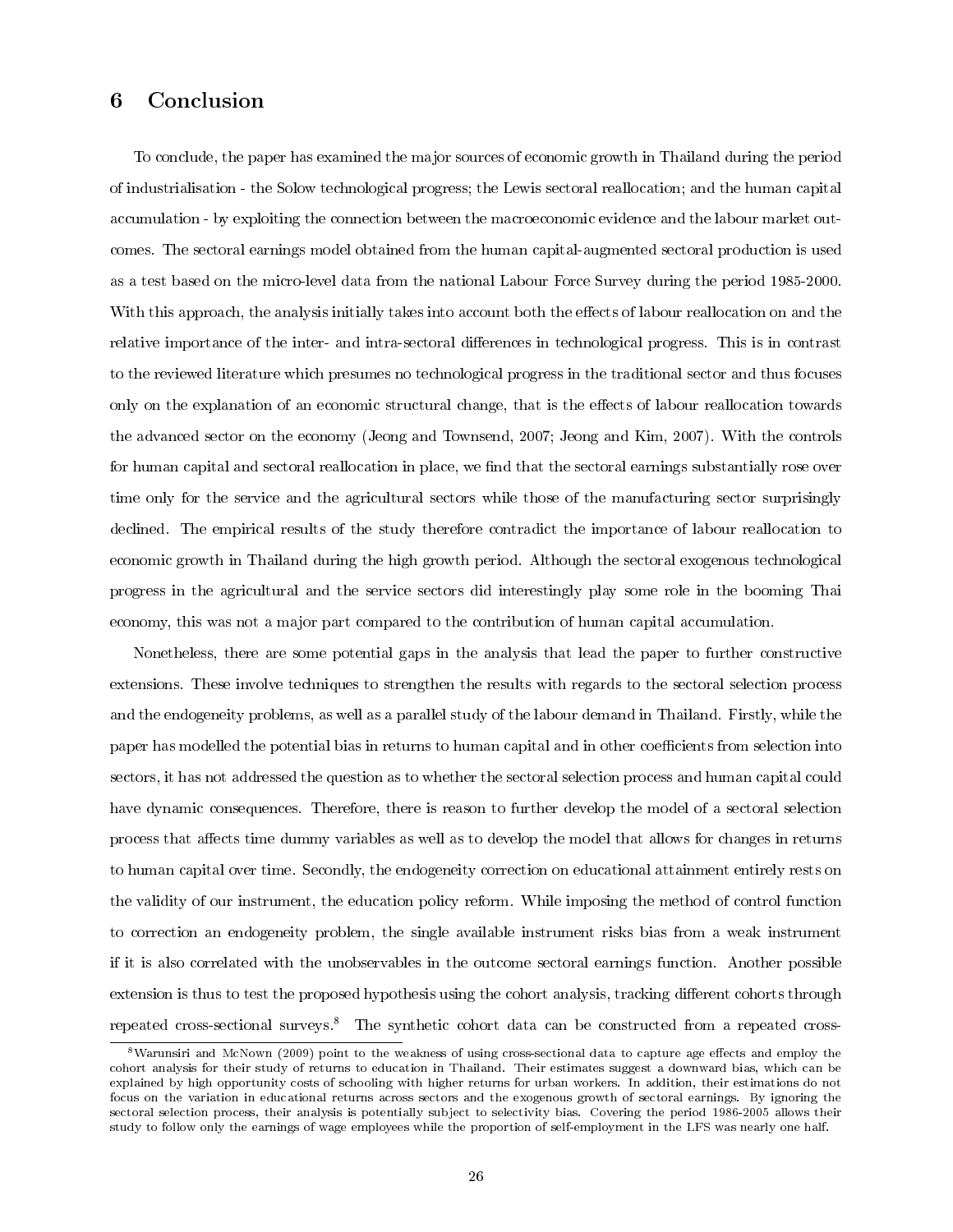sectional survey and such an approach enables "the possibility of following groups of people from one survey to another" (Deaton, 1997). Thirdly, in attempting to raise concerns about the common acknowledgement of the dual economy growth model as a characteristic of a small open developing country, such as Thailand, in the labour supply aspect, the additional extension is plausibly a parallel study of the labour demand evolution in Thailand using the firm-level data from the Industrial Survey. The research questions posed are then how changes in firm-size distribution, skilled and unskilled labour, capital intensity, and employment creation played a role in Thailand's economic growth. This is expected to provide a comprehensive analysis of Thailand's labour market in models of economic growth.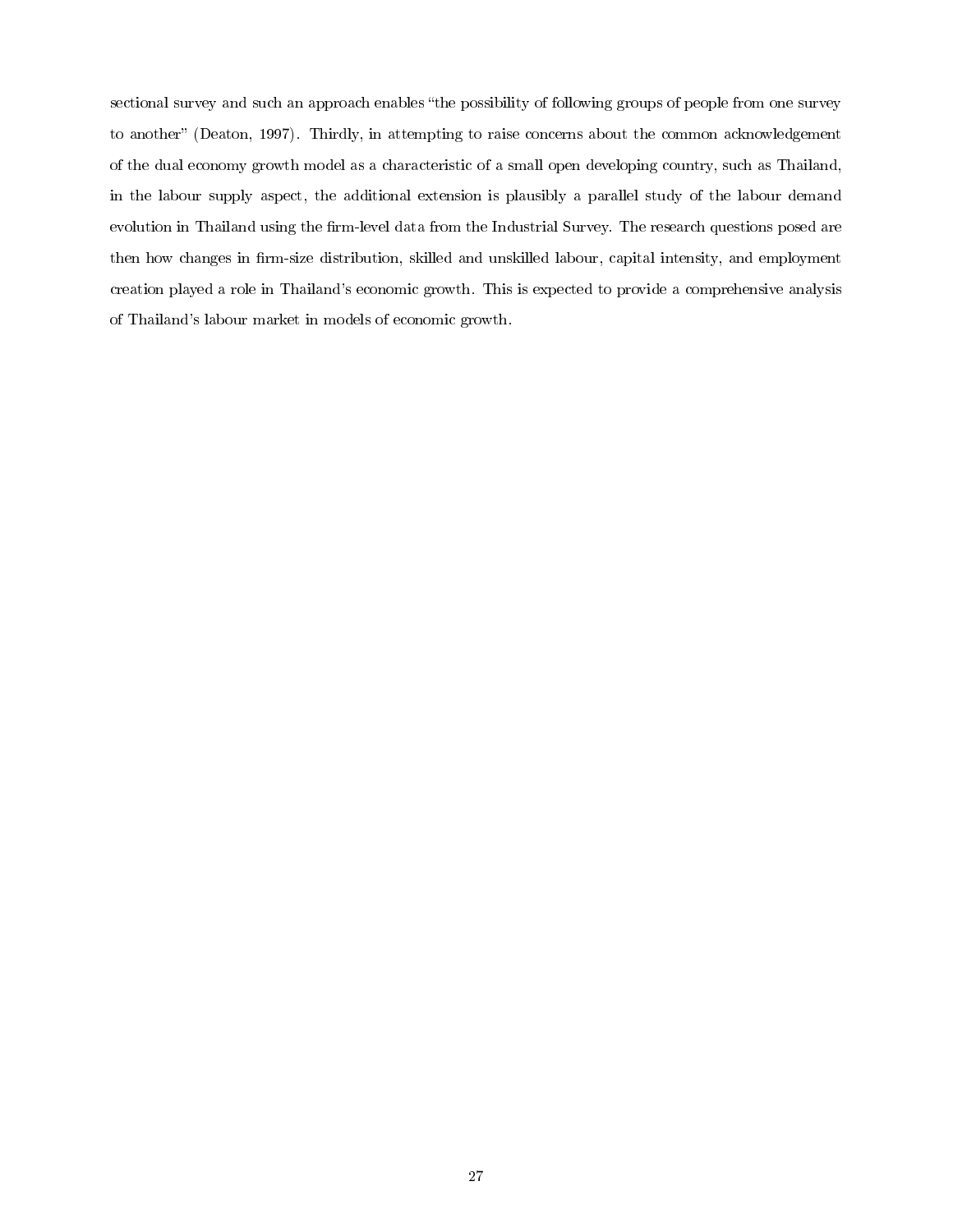#### References

- Angrist, J. D. and A. B. Krueger: 1990, 'Does Compulsory School Attendance Affect Schooling and Earnings?'. NBER Working Papers 3572, National Bureau of Economic Research, Inc.
- Ashenfelter, O., C. Harmon, and H. Oosterbeek: 1999, `A Review of Estimates of the Schooling/Earnings Relationship, with Tests for Publication Bias'. Working Papers 804, Princeton University, Department of Economics, Industrial Relations Section.
- Baum, C.: 2006, An Introduction to Modern Econometrics using Stata. StataCorp LP.
- BOT, Macroeconomic Data. Bank of Thailand. http://www.bot.or.th Accessed: March 2010.
- Bourguignon, F., M. Fournier, and M. Gurgand: 2007, `Selection Bias Corrections Based On The Multinomial Logit Model: Monte Carlo Comparisons'. Journal of Economic Surveys 21(1), 174-205.
- Card, D.: 1993, `Using Geographic Variation in College Proximity to Estimate the Return to Schooling'. NBER Working Papers 4483, National Bureau of Economic Research, Inc.
- Card, D.: 1999, 'The Causal Effect of Education on Earnings'. In: O. Ashenfelter and D. Card (eds.): Handbook of Labor Economics, Vol. 3 of Handbook of Labor Economics. Elsevier, Chapt. 30, pp. 1801– 1863.
- Card, D. and A. B. Krueger: 1992, `Does School Quality Matter? Returns to Education and the Characteristics of Public Schools in the United States'. Journal of Political Economy  $100(1)$ , 1–40.
- Cunningham, W. V.: 2001, `Sectoral Allocation by Gender of Latin American Workers over the Liberalization Period of the 1990s'. Policy Research Working Paper Series 2742, The World Bank.
- Deaton, A.: 1997, The Analysis of Household Surveys, Vol. 1. World Bank.
- Denny, K. and C. Harmon: 2000, 'Education Policy Reform and the Return to Schooling from Instrumental Variables'. CEPR Discussion Papers 2518, CEPR Discussion Papers.
- Florensy, J., J. J. Heckmanz, C. Meghirx, and E. Vytlacil: 2008, 'Identification of Treatment Effects Using Control Functions in Models with Continuous, Endogenous Treatment and Heterogeneous Effects'. Working Papers 200832, Geary Institute, University College Dublin.
- Garen, J.: 1984, `The Returns to Schooling: A Selectivity Bias Approach with a Continuous Choice Variable'. Econometrica  $52(5)$ , 1199-1218.
- Gourieroux, C., A. Monfort, E. Renault, and A. Trognon: 1987, 'Generalised residuals'. Journal of Econometrics  $34(1-2)$ ,  $5-32$ .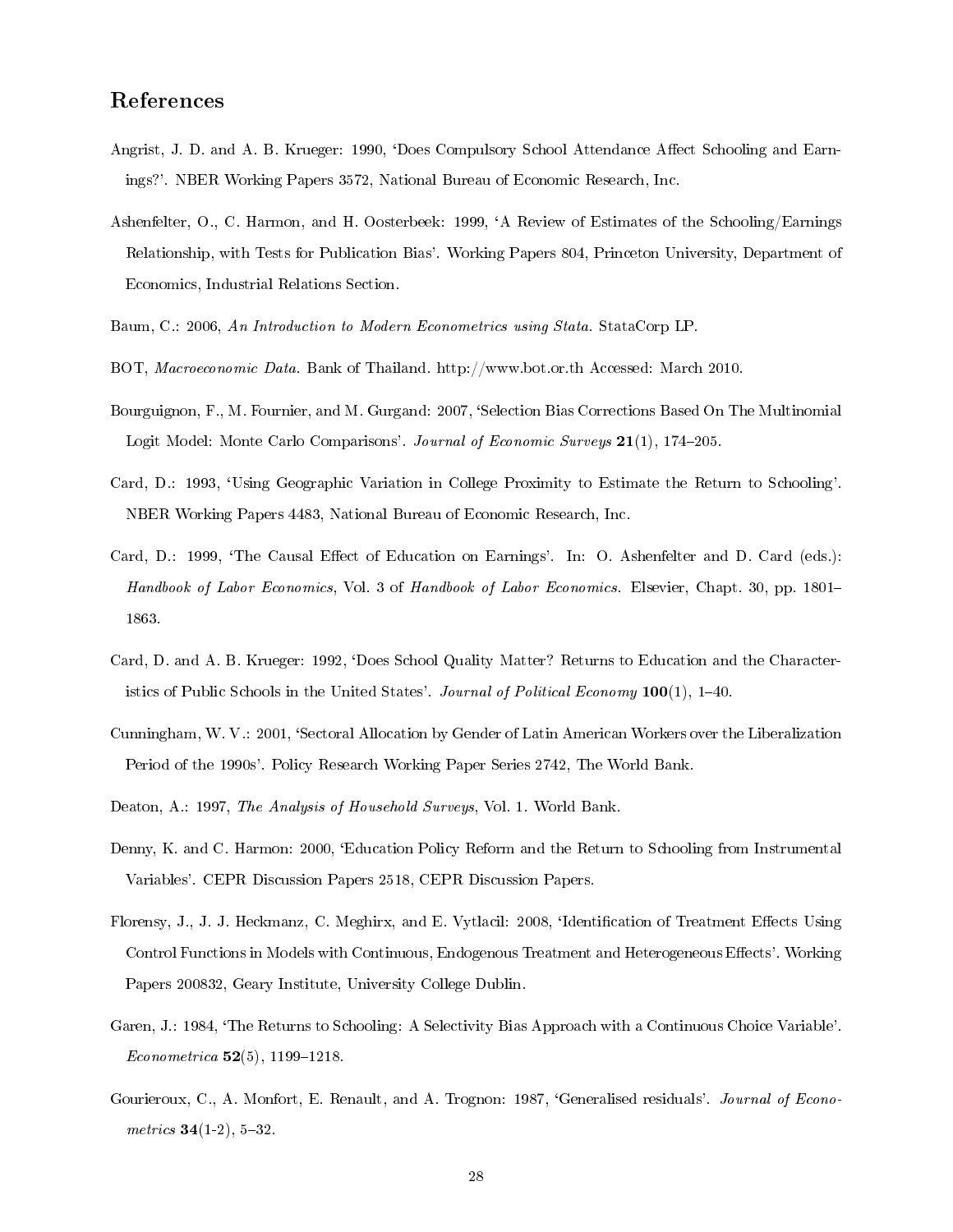- Griliches, Z.: 1977, 'Estimating the Returns to Schooling: Some Econometric Problems'. Econometrica 45(1),  $1 - 22$ .
- Hall, R. E. and C. I. Jones: 1999, `Why Do Some Countries Produce So Much More Output per Worker than Others?'. NBER Working Papers 6564, National Bureau of Economic Research, Inc.
- Harmon, C. and I. Walker: 1995, `Estimates of the Economic Return to Schooling for the United Kingdom'. American Economic Review  $85(5)$ , 1278-1286.
- Heckman, J. J.: 1979, 'Sample Selection Bias as a Specification Error'. Econometrica 47(1), 153–161.
- Imbens, G. and J. M. Wooldridge: 2007, 'Control Functions and Related Methods'. Technical report, National Bureau of Economic Research, Inc.
- Jeong, H. and Y. Kim: 2007, 'Complementarity and Transition to Modern Economic Growth'. IEPR Working Papers 07.13, Institute of Economic Policy Research.
- Jeong, H. and R. Townsend: 2007, 'Sources of TFP growth: occupational choice and financial deepening'. *Economic Theory*  $32(1)$ , 179-221.
- Lee, L.-F.: 1983, 'Generalized Econometric Models with Selectivity'. Econometrica 51(2), 507-512.
- Lewis, A. W.: 1954, 'Economic Development with Unlimited Supplies of Labour'. Manchester School 22(2), 139-191.
- Mankiw, N. G., D. Romer, and D. N. Weil: 1992, 'A Contribution to the Empirics of Economic Growth'. Quarterly Journal of Economics  $107(2)$ ,  $407-437$ .
- McFadden, D. L.: 1973, Conditional Logit Analysis of Qualitative Choice Behavior, Chapt. Frontiers in Econometrics. New York: Academic Press.
- Mincer, J. A.: 1974, Schooling, Experience, and Earnings, No. 74-1 in NBER Books. National Bureau of Economic Research, Inc.
- NSO, Labour Force Survey 1985-2000. National Statistical Office, Thailand. Accessed: November 2009.
- Ranis, G. and J. C. H. Fei: 1961, `A Theory of Economic Development'. American Economic Review 51(4), 533-565.
- Romer, D.: 2005, Advanced Macroeconomics. McGraw-Hill/Irwin, 3 edition.
- Roy, A. D.: 1951, 'Some Thoughts on the Distribution of Earnings'. Oxford Economic Papers 3(2), 135–146.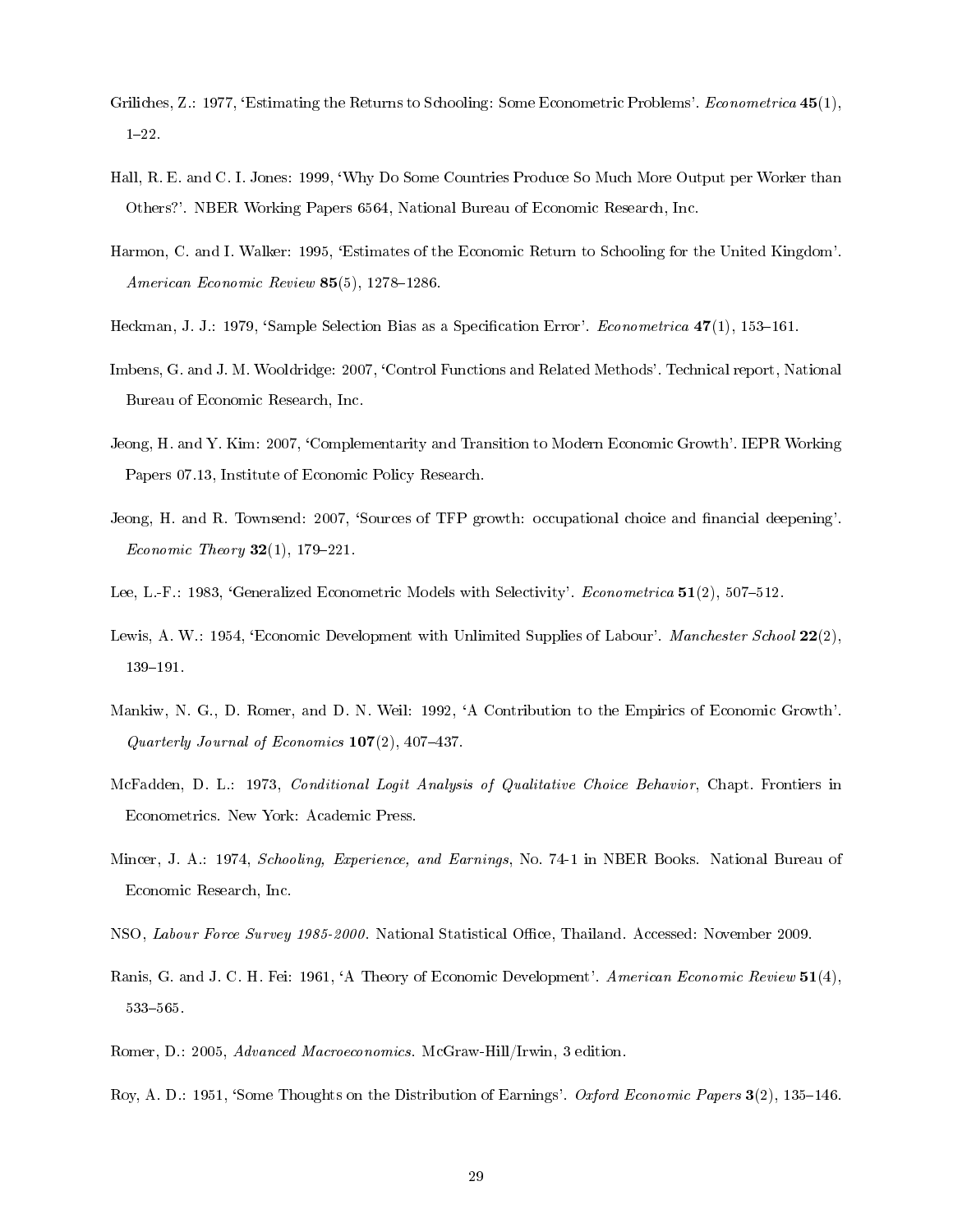- Solow, R. M.: 1956, `A Contribution to the Theory of Economic Growth'. Quarterly Journal of Economics  $70(1), 65-94.$
- Warunsiri, S. and R. McNown: 2009, 'The Return to Education in Thailand: A Pseudo-Panel Approach'. Ibs working paper, Institute of Behavioral Science, University of Colorado at Boulder.
- Willis, R. J. and S. Rosen: 1979, 'Education and Self-Selection'. Journal of Political Economy 87(5), S7-36.
- Wooldridge, J. M.: 1997, 'On two stage least squares estimation of the average treatment effect in a random coefficient model'. Economics Letters  $56(2)$ , 129-133.
- Wooldridge, J. M.: 2002, Econometric analysis of cross section and panel data. Cambridge, MA: The MIT Press.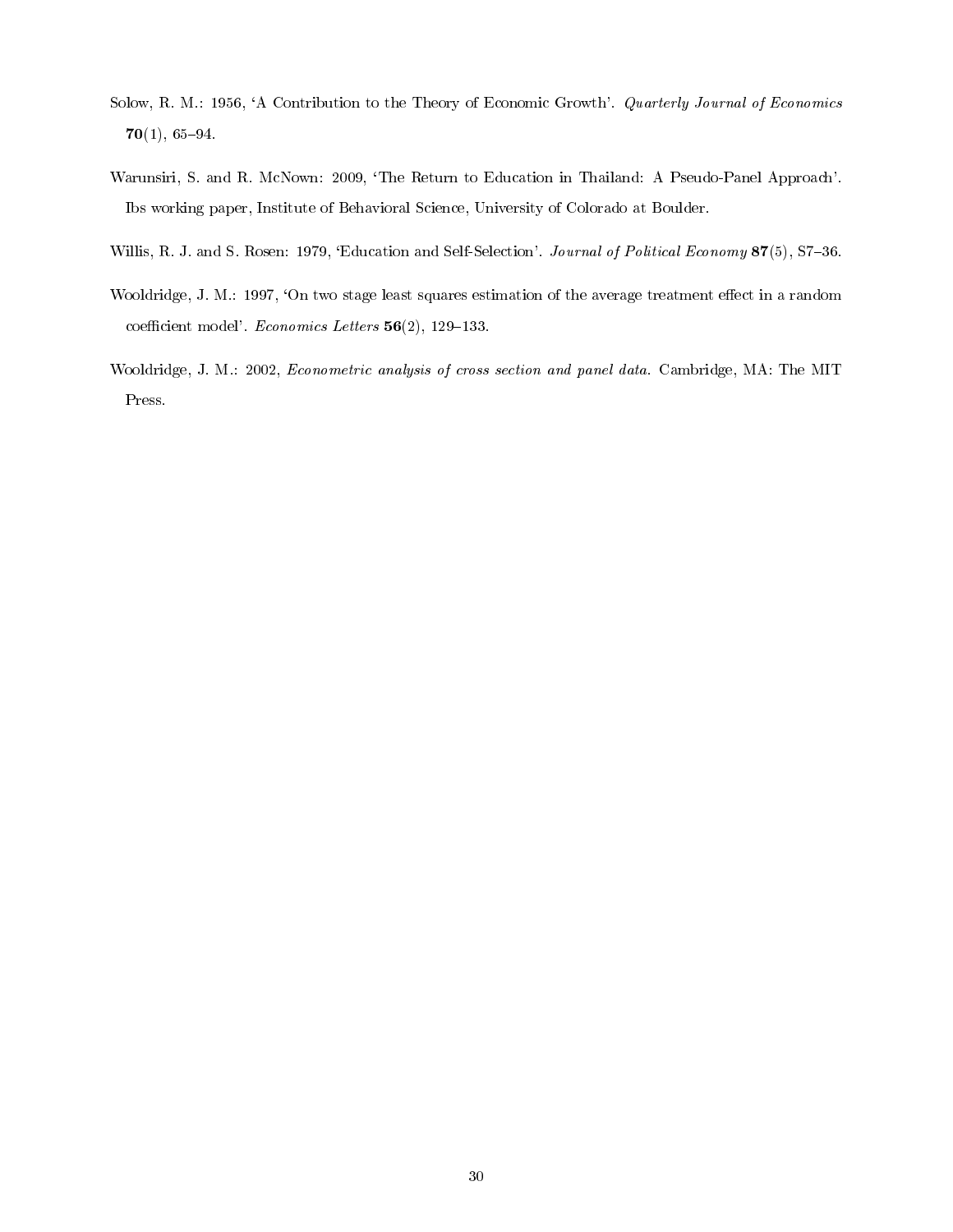| Sectoral Choice                         | Agri.        | Manufac.               | Service                  |
|-----------------------------------------|--------------|------------------------|--------------------------|
| Educ(years)                             | $0.0731***$  | $0.218***$             | $0.200***$               |
| Educsq/100                              | $-1.509***$  | $-1.450***$            | $-0.449***$              |
| Age                                     | $0.168***$   | $0.240***$             | $0.269***$               |
| $\rm{Agesq}/100$                        | $-0.134***$  | $-0.250***$            | $-0.256***$              |
| 1[Married]                              | $0.703***$   | $0.585***$             | $0.520***$               |
| 1[Divorced]                             | $2.052***$   | $1.835***$             | $1.905***$               |
| $\#\text{Children}\text{<6} \text{yrs}$ | $0.336***$   | $0.157***$             | $0.226***$               |
| $\#\text{Chiledren6-13yrs}$             | $0.291***$   | $0.102***$             | $0.153***$               |
| Spouse's wage                           | $-0.0240***$ |                        | $-0.00685***-0.00482***$ |
| $1$ [Male]                              | $2.000***$   | $1.626***$             | $1.280***$               |
| $#HH$ members                           | $-0.170***$  | $-0.0499***$           | $-0.118***$              |
| $1$ [Northeast]                         | $-0.0577***$ | $-0.203***$            | $-0.241***$              |
| $1$ [South]                             | $0.229***$   | $0.179***$             | $0.385***$               |
| $1$ [Central]                           | 0.0330       | $0.595^{\ast\ast\ast}$ | $0.172***$               |
| 1[Bangkok]                              | $-1.729***$  | $1.018***$             | $0.666***$               |
| 1[Municipality]                         | $-0.556***$  | $0.831***$             | $1.357***$               |
| 1[Wage employed]                        | $3.200***$   | $5.188***$             | $4.028***$               |
| $1$ [Year1986]                          | $0.0831**$   | 0.0147                 | $-0.0132$                |
| $1$ [Year1987]                          | $0.148***$   | $0.152***$             | $0.0898***$              |
| $1$ [Year1988]                          | 0.0391       | 0.0330                 | $-0.0797**$              |
| $1$ [Year1989]                          | $0.0686***$  | $0.141***$             | $-0.0920***$             |
| $1$ [Year1990]                          | $0.0477*$    | $0.399***$             | $-0.00148$               |
| $1$ [Year1991]                          | $0.0945***$  | $0.558***$             | $0.137***$               |
| $1$ [Year1992]                          | $0.0499*$    | $0.528***$             | 0.00654                  |
| $1$ [Year1993]                          | $0.0566**$   | $0.626***$             | $0.119***$               |
| $1$ [Year1994]                          | $0.0923***$  | $0.765***$             | $0.198***$               |
| $1$ [Year1995]                          | $0.0996***$  | $0.908***$             | $0.286***$               |
| $1$ [Year1996]                          | $0.111***$   | $0.958***$             | $0.300***$               |
| $1$ [Year1997]                          | $-0.00505$   | $0.822***$             | $0.194***$               |
| $1$ [Year1998]                          | $-0.0479*$   | $0.543***$             | 0.0414                   |
| $1$ [Year1999]                          | $-0.0188$    | $0.504***$             | 0.0361                   |
| $1$ [Year2000]                          | $0.0534**$   | $0.601***$             | 0.0387                   |
| Constant                                | $-5.265***$  | $-9.598***$            | $-9.068***$              |
| $Chi$ -squared                          |              | 115170                 |                          |
| Pseudo R-squared                        |              | 0.3594                 |                          |
| $\#$ Observations                       |              | 2,243,511              |                          |

Table 9: Multinomial Logit Estimation of the Sectoral Choice Model

Based category : Being without employment

All Regressions:The results are robust to gender.

\*  $p < 0.1$ , \*\*  $p < 0.05$ , \*\*\*  $p < 0.01$  (with the robust standard errors)